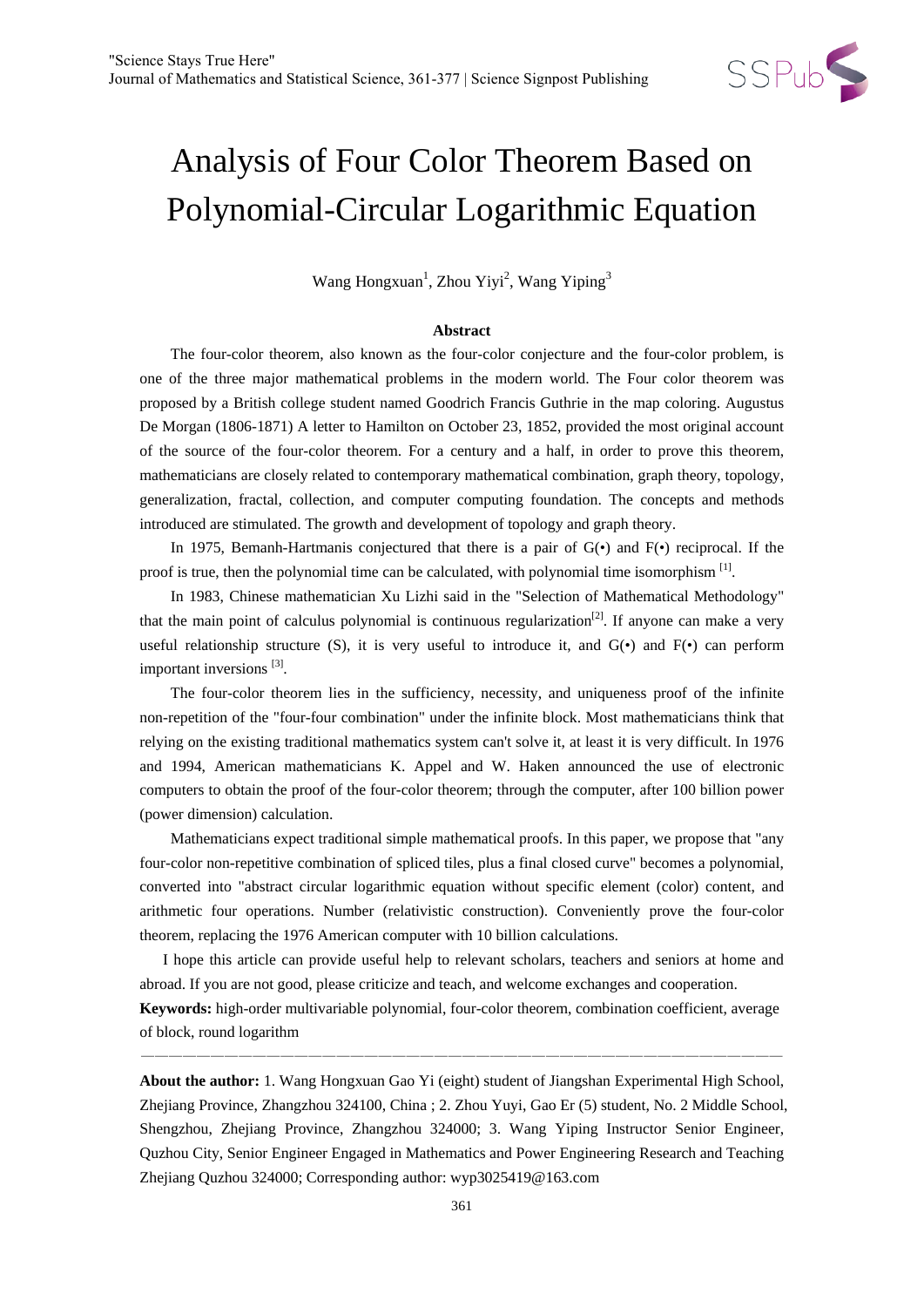## **1. Introduction**

The four-color theorem, also known as four-color conjecture and four-color problem, is one of the three major mathematical problems in the modern world. The Four Color Theorem was proposed by a British university student named Guderim Francis Guthrie in the map coloring. A letter from Augustus De Morgan (1806-1871) to Hamilton on October 23, 1852 provided the most original account of the source of the four-color theorem. For a century and a half, mathematicians have proved that the mathematical meaning of the theorem is closely related to the combination of contemporary mathematics, graph theory, topology, generality, fractals, collections, and the foundation of computer computing. The concepts and methods introduced are stimulated. The growth and development of topology and graph theory.

In 1975 Bemanh-Hartmanis conjectured that there is a pair of  $G(\cdot)$  and  $F(\cdot)$  reciprocal. If the proof is true, they are all polynomially timed and have polynomial time isomorphism $^{[1]}$ .

In 1983, Chinese mathematician Xu Lizhi said in the "Selected Lectures in Mathematical Methodology": The main point of the calculus polynomial is the continuity of regularization<sup>[2]</sup>. If anyone can very usefully introduce some very important relational structures, S, to be very useful, and have  $G(\cdot)$  and  $F(\cdot)$  energy inversions, they can make important contributions  $[3]$ .

The four-color theorem is based on an infinite block, and the sufficient, necessary, and uniqueness proof of the existence of infinite four-four combinations is not repeated. Most mathematicians believe that relying on the existing traditional mathematics system can not be solved, at least very difficult. In 1976 and 1994, the American mathematicians K.Appel and W.Haken announced the proof of the four-color theorem with the aid of an electronic computer; and it was proved by a computer with 10 billion power (power-dimensional) calculations. Mathematicians expect traditional simple mathematical proofs.

In this paper, the block theory establishes an abstract circular logarithm equation with no specific element (color) content and performs four arithmetic operations. It clarifies the basic rules of the mathematical combination and level transformation of the block, and establishes a circular function. The base logarithm is called "circular logarithm (relativistic structure)." It is convenient to prove the four-color theorem, which is a substitute for the 1976 American computer's proof of 10 billion calculations.

I hope this article can provide useful help to domestic and foreign scholars, teachers, and teachers. Improperly please criticize and teach, welcome exchanges and cooperation.

#### **2. The Basic Concept**

#### **2.1. Tile elements, levels, basic tiles**

Define the tile: in the range of infinite area (plane, spherical) (Z), any combination of four colors that are not repeated and different from adjacent blocks, splicing without gaps, and finally a block surrounded by closed curves  ${X}$ <sup>K (Z±S±N±P)</sup>.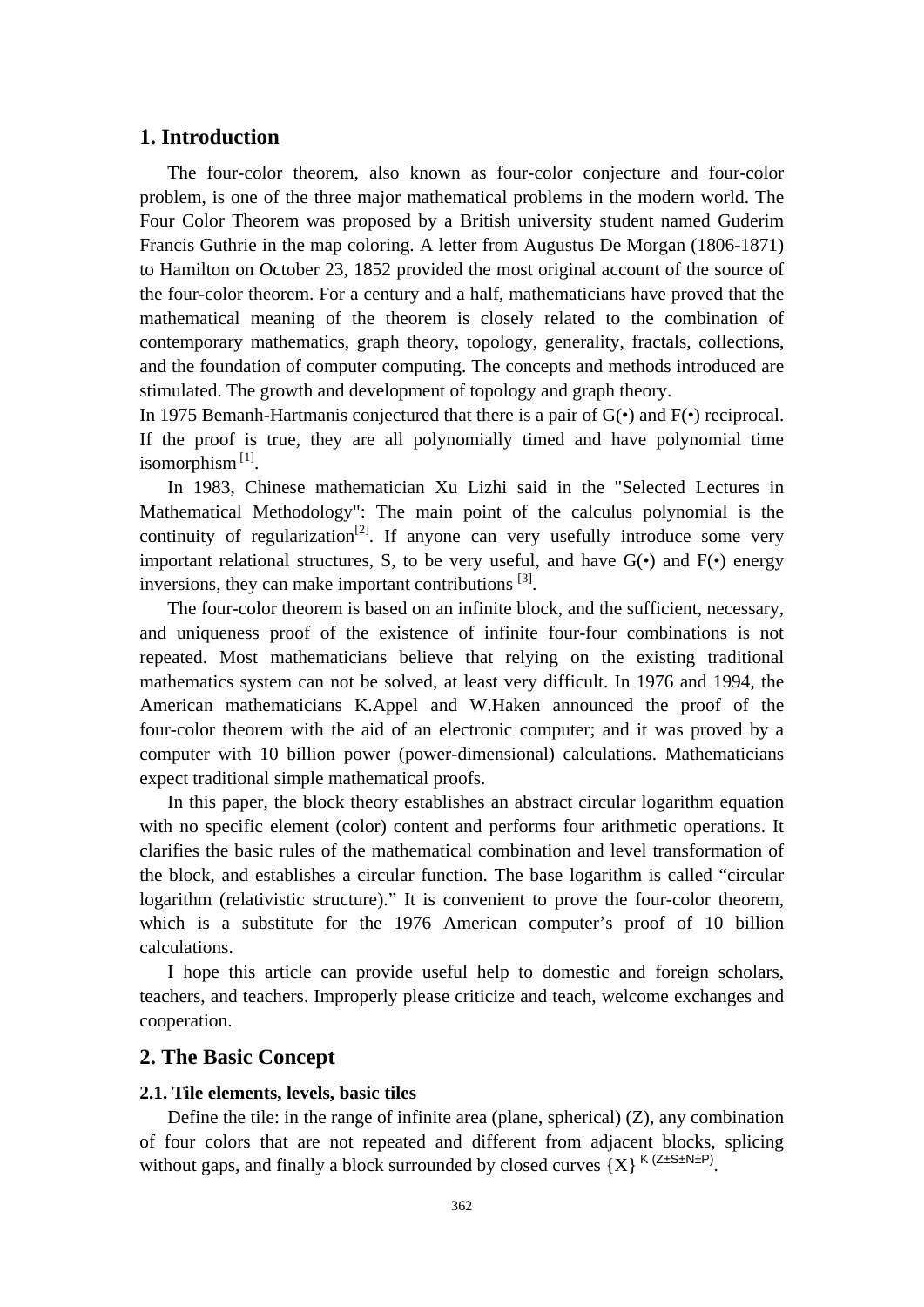Definition element: any graph, block, or layer containing four basic colors called elements  ${X}^{K (Z \pm S \pm N \pm 4)}$ 

Define the composition of any graph, block, and level to participate in non-repeating combinations: dimension  $(S=1, 2, 3,...)$  natural number), hierarchy  $(N=1, 1)$ 2, 3,..., natural number), item order (P=4, 3,2,1): $(n \ge 3) \cdot 4$ ;

S=4: { $x_a, x_b, ..., x_p, ..., x_q$ })  $\in \{X^4\}^{K(Z \pm 4 \pm 1 \pm P)}$ , P=(N=1)·4.

S=5: {{ $x_a$ },{ $x_b$ },...,{ $x_p$ },...,{ $x_q$ }}  $\in$ {{ $X^4$ }}<sup>K(Z±5±2±P)</sup>, P=(N=2)·4,...

S=N: {{{{x<sub>a</sub>}}}},{{{x<sub>b</sub>}}},…,{{{x<sub>p</sub>}},…,{x<sub>q</sub>})∈{{X<sup>4</sup>}}<sup>K(Z±5±N±P)</sup>, P=(N≥3)·4。,…

## **2.2. Tiles and Graphs**

Standard basic tiles: Tiles with only a set of four elements (colors) that are not repeated,  $(\pm N=1; \pm P=4)$ .

Non-standard basic tiles; there are some incomplete combinations (P) in the combination of tiles  $(\pm N=1; P=4,3,2,1)$  that are randomly in an incomplete combination of standard basic tiles.

Composite Tile: Tile  $(\pm N\cdot P)$  combining two or more standard and non-standard basic tiles;  $(\pm N \ge 2$  (arbitrary finite;  $\pm P=4,3,2,1$ );

Graphics Tile Hierarchy: The combined set of any finite tiles is called the graphic surrounded by the last closed curve. The graph is composed of any power-dimensional polynomial  ${X}^Z$ ; ( $\pm S \ge 1$  (arbitrary finite) (arbitrary finite);  $\pm$  $N \ge 1$ :  $\pm P=1.2,3.4$ ).

$$
{X}^{Z} = A{x}^{K(Z \pm S \pm N \pm 0)} + B{x}^{K(Z \pm S \pm N \pm 1)} + \dots + P{x}^{K(Z \pm S \pm N \pm P)} + \dots + Q{x}^{K(Z \pm S \pm N \pm Q)}; (1.1)
$$
  
Z=K(Z \pm S \pm N \pm 4); K=(+1 reduction; -1 expansion); (1.2)

Among them: Graph power function:  $K(Z \pm S \pm N \pm P)$  respectively represent infinite graph Z; finite graph power S, level N, P : for

Define graphics: four colors:  $P=4$  (four-four combinations),  $P=3$  (three-three combinations),  $P=2$  (two-two combinations),  $P=1$  (one-to-one combinations) not repeating combinations, and finally added A closed boundary curve.

The basic block  $\{\{\{1+4+6+4+1\}...\}...\} = \{2^4-1\} = \{4^2-1\} = \{15\}$  values. The number of tile colors that the graph satisfies (completely combined tiles); non-completely combined tiles  $\{\{\2^4 - q\} - q...\} = \{2^4 - q\} - \{4^2 - q\}$ . The number of tiles that the graph satisfies

#### **2.3. Tiles and Calculus**

Blocks are converted to polynomial or integro-differential equations that can be smoothly entered into the block theory. When the traditional calculus arbitrary (N) order sign is transformed into a polynomial calculus power function, it is combined with time to become a dynamic equation.

There are: The differential dynamic equation of the block  $\{x^S\}$ 

$$
\partial^{(N)}f(x^{S})/\partial t^{(N)} = \partial^{(N-1)}f(x^{S})/\partial t^{(N-1)} + \partial^{(N-2)}f(x^{S})/\partial t^{(N-2)} + \cdots \n+ \partial^{(N-p)}f(x^{S})/\partial t^{(N-p)} + \cdots + \partial^{(N-q)}f(x^{S})/\partial t^{(N-q)} \n= A\{x\}^{K(Z+S-N\pm 0)/t} + B\{x\}^{K(Z+S-N\pm 1)/t} + \cdots + P\{x\}^{K(Z+S-N\pm p)/t} + \cdots + Q\{x\}^{K(Z+S-N\pm q)/t} \n= \{x\}^{K(Z\pm S-N)/t};
$$
\n(1.3)

Block and integral dynamic equation  $\{D^S\}$ :

$$
\int {}^{N}(D^{S})dt^{N} = \int {}^{(N-1)}\{D^{S}\}dt^{(N-1)} + \int {}^{(N-2)}\{D^{S}\}dt^{(N-2)} + \cdots
$$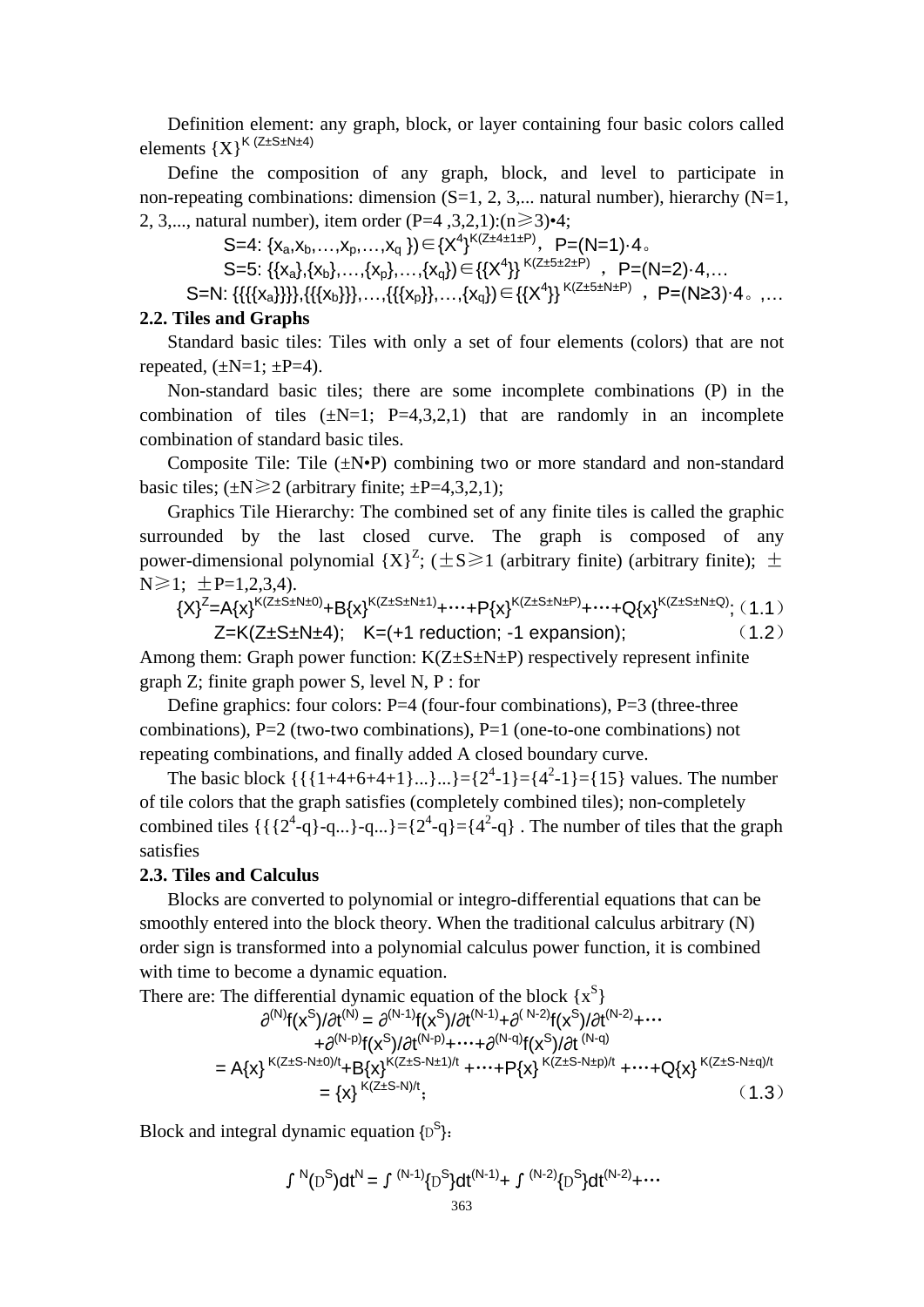$$
+ \int {}^{(N-P)}\{D^{S}\}dt^{(N-P)} + \cdots + \int {}^{(N-q)}\{D^{S}\}dt^{(N-q)}
$$
  
=  $A\{D\}^{K(Z \pm S + N \pm 0)/t} + B\{D\}^{K(Z \pm S + N \pm 0)/t} + \cdots + P\{D\}^{K(Z \pm S + N \pm 0)/t} + \cdots + Q\{D\}^{K(Z \pm S + N \pm 0)/t}$   
=  $\{D\}^{K(Z \pm S + N)/t};$  (1.4)

The above merger, written as a general formula:

$$
{R}^{Z}={R}^{K(Z\pm S\pm N\pm 0)/t}+{R}^{K(Z\pm S\pm N\pm 1)/t}+\cdots+{R}^{K(Z\pm S\pm N\pm p)/t}+\cdots+{R}^{K(Z\pm S\pm N\pm q)/t};~~(1.5)
$$

Among them,  ${X}^2$  and  ${D}^2$  represent the closed curves of the blocks, graphic elements and boundaries, respectively.

In the formula: power function  $Z = K(Z \pm S \pm N \pm P)$  (called path integral, history record, calculation time); Z infinite polynomial power function; S element composition polynomial dimension;  $Z \ge S \ge N \ge P$ ;  $K = (+1, -1)$  Tiles Expanded or Reduced Property: Shorthand:  $K(Z \pm S \pm N)$ ,  $K(Z \pm S \pm P)$ ,  $K(Z \pm S)$ ,  $K(Z \pm N)$ ,  $K(Z \pm P)$ , (Z); +N=  $\int$  (N)) (Increase area) integration order, -N= $\partial$ (N) (reduction area) differential order;  $(\pm P)$  polynomial Block combination order (increase or decrease);  $(\pi)$ represents the dynamic equation (the general formula does not mark t); {} denotes point group combination and set. The introduction of two "...,..." In polynomials (Z) represents an infinite tile, which is different from the traditional "..." finite calculation. (more than the same)

#### **2.4. Block Combinations and Polynomial Coefficients**

According to the Brouwer Center fixed point theorem  $[4]$  {D}Z and {X}Z (blocks represent boundary curves, center points, line and block elements) combined blocks (functions, polynomials, geometric spaces) Has equivalence.

Definition: The various combination coefficients in the block are the number of combinations divided by the corresponding unknown or known average block (function), and the average function (average block) is called  $(1/C_{K(Z\pm S\pm N)})\cdot R_a, R_b, R_p, \cdots, R_q$  $\in$  { $R_0$ }<sup>K(Z $\pm S\pm N\pm P$ </sup>). Polynomials often use their average

blocks (functions, geometry space, values) as their basis for calculation.  
\nhave: 
$$
{R_0}^{K(Z \pm S \pm N)} = [\sum (1/C_{(S \pm N)}) \{R\} + \cdots]^{K(Z \pm S \pm N)}
$$
  
\n
$$
= (1/C_{(S \pm 0)}) \{R\}^{K(Z \pm S \pm N \pm 0)} + (1/C_{(S \pm 1)}) \{R\}^{K(Z \pm S \pm N \pm 1)} + \cdots
$$
\n
$$
+ (1/C_{(S \pm P)}) \{R\}^{K(Z \pm S \pm N \pm P)} + \cdots + (1/C_{(S \pm q)}) \{R\}^{K(Z \pm S \pm N \pm q)} \}
$$
\n
$$
= \{R_0\}^{K(Z \pm S \pm N \pm 0)} + \{R_0\}^{K(Z \pm S \pm N \pm 1)} + \cdots + \{R_0\}^{K(Z \pm S \pm N \pm P)} + \cdots + \{R_0\}^{K(Z \pm S \pm N \pm q)}; \qquad (2)
$$
\n
$$
C_{(Z \pm S \pm P)} = S(S - 1) \cdots (S - P) / P(P - 1) \cdots (2) (1) = S!/P !; \qquad (3)
$$

where:  $C(Z \pm S \pm P)$  polynomial P term regularization coefficient; coefficient subscript letters represent the combination of elements in the block. ! factorial.

# **2.5. The boundary of the block and the elements of the block regularization polynomial**

The  ${X}^Z$  unknown element and  ${D}^Z$  boundary equilibrium curves in the block form a regularized polynomial equation.

There are: polynomial equations: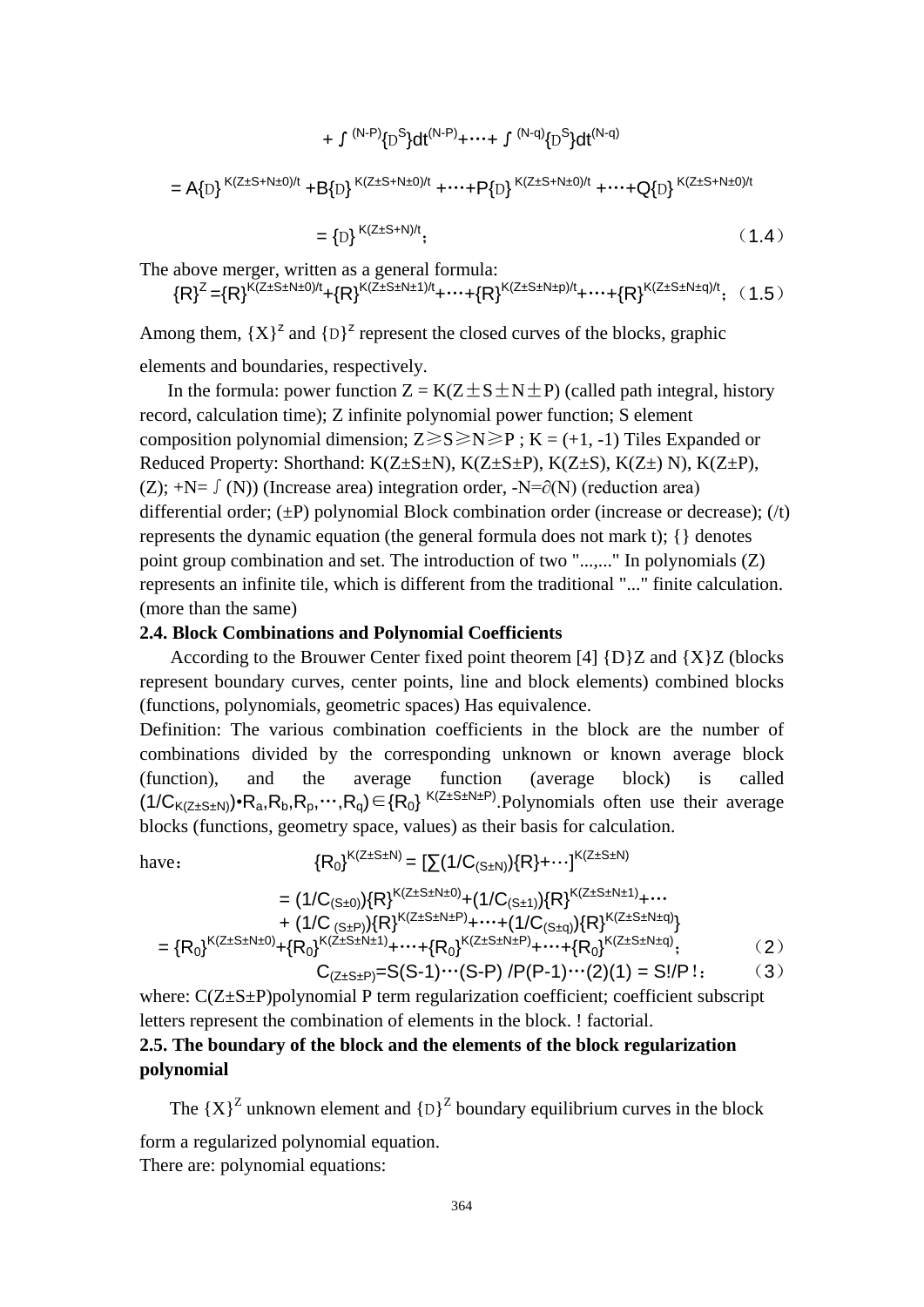$$
{X \pm D}^{K(ZN)} = Ax^{K(Z0)} + Bx^{K(Z \pm 1)} + \cdots + Px^{K(Z \pm p)} + \cdots + Qx^{K(Z \pm q)} \pm D;
$$
 (4)

In the formula, the coefficients (A, B,...P,...Q) contain the number of blocks formed by the combination of different levels.

# **2.6. Blocks (functions) Regularization Polynomial equations Reduction logarithm equation**

In formula (4), when $\{x\}^{\mathbb{Z}} \neq \{D\}^{\mathbb{Z}}$  the relative principle [6] is applied, and the ratio of the unknown to the known function is one to one and the relative symmetry balance is achieved. get the dimensionless function without specific element content, call the circle logarithm (relativistic structure).

assume: 
$$
(1-\eta^2)^Z \sim (\eta)^Z = \{x\}^{K(Z \pm S - N)} \cdot \{D\}^{K(Z \pm S + N)} = [\{x\} / \{D\}]^{K(Z \pm S \pm N)}
$$

$$
\text{get: } \{X \pm D\}^{K(Z \pm S \pm N)} = [\{x\}/\{D\}]^{K(Z \pm S \pm N - 0)} \cdot D^{K(Z \pm S \pm N + 0)} + \left[\{x\}/\{D\}\right]^{K(Z \pm S \pm N - 1)} \cdot D^{K(Z \pm S \pm N + 1)} + \cdots
$$

$$
+[\{x\}/\{D\}]^{K(Z \pm S \pm N-p)} \cdot D^{K(Z \pm S \pm N + P)} + \cdots + [\{x\}/\{D\}]^{K(Z \pm S \pm N - q)} \cdot D^{K(Z \pm S \pm N + q)}
$$
\n
$$
= [(1 - \eta^2)^{K(Z \pm S \pm N \pm 0)} + (1 - \eta^2)^{K(Z \pm S \pm N \pm 1)} + \cdots + (1 - \eta^2)^{K(Z \pm S \pm N \pm p)} + \cdots
$$
\n
$$
+ (1 - \eta^2)^{K(Z \pm S \pm N + q)}] \cdot {\{X_0 \pm D_0\}}^{K(Z \pm S \pm N)}
$$
\n
$$
= (1 - \eta^2)^{K(Z \pm S \pm N)} \cdot {\{X_0 \pm D_0\}}^{K(Z \pm S \pm N)}; \qquad (5.1)
$$

among them: under the condition of balance:  ${x_0}^2 = {(D_0)}^2$ ;

$$
(1), \quad \{X - D\}^{K(Z \pm S \pm N)} = (1 - \eta^2)^{K(Z \pm S \pm N)} \{0\}^{K(Z \pm S \pm N)} \{D_0\}^{K(Z \pm S \pm N)}; \tag{5.2}
$$

$$
(2), \quad \{X+D\}^{K(Z\pm S\pm N)} = (1-\eta^2)^{K(Z\pm S\pm N)} \{2\}^{K(Z\pm S\pm N)} \{D_0\}^{K(Z\pm S\pm N)}; \tag{5.3}
$$

among them: In the logarithmic equation $(1-\eta^2)^2 \sim (\eta)^2$  it means that one-price and second-order have equivalence.

## **3. Specification invariance and level limit of circle logarithm**

The circular logarithmic equations (also known as relativistic structures, supersymmetric unit matrices) have three gauge invariance theorems and level limits. **3.1,** *[Theorem One]* **The combination of "positive combination" and "reciprocal combination" after iteration of the elements in the "block-by-multiplication" block hierarchy, with the combination of reciprocal inversion.**

It is known that the same group tile elements are multiplied by "combination set"  $\Pi_{(Z\pm S)}(R_a, R_b, \cdots, R_p, \cdots, R_q)$  (omitting N marks from the same level). assume:  $F(\cdot) = {x_0}^{K(Z \pm S \cdot F)} = {\sum (C_{(Z \pm S)}[\prod_{(Z \pm S)} (x_a, x_b, \cdots, x_p, \cdots x_q)^K + \cdots]}^{K_{(Z \pm S \cdot F)}}$ ;  $C_{(Z\pm S+F)}=S(S-1)$   $(S-2)\cdots(S-F)$   $(S-F)/F$ ;  $G(\cdot) = {D_0}^{K(Z \pm S + G)} = {\sum (C_{(Z \pm S)}[\prod_{(Z \pm S)} (D_a, D_b, \cdots, D_p, \cdots D_q)^K + \cdots]}^{K(Z \pm S + G)};$  $C_{(7+S-G)}=S(S-1)$  (S-2)…(S-G)/G;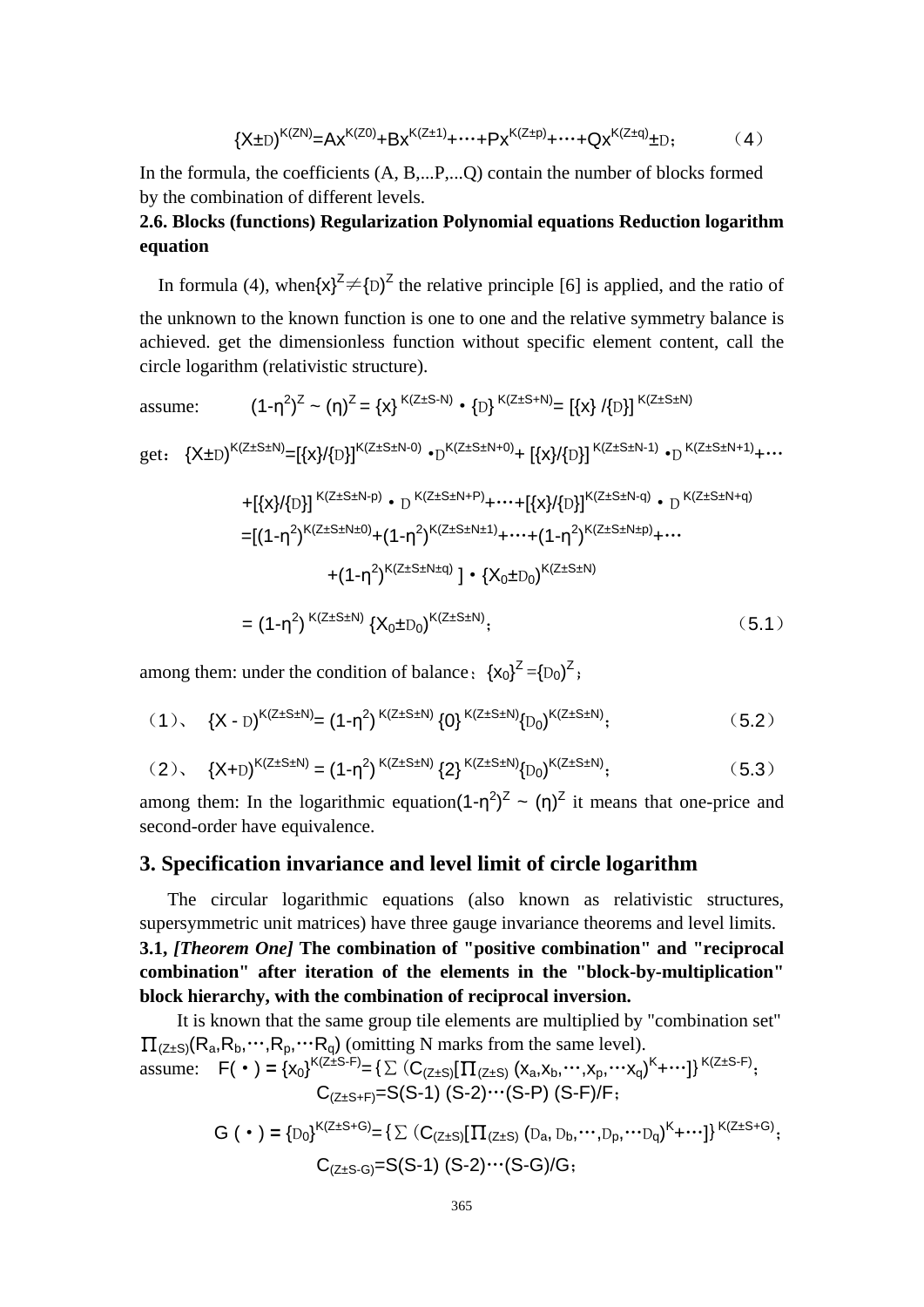among them, the regularization combination coefficient  $C_{((Z \pm S \pm N)} = C_{(Z \pm S \pm F)} = C_{(Z \pm S \pm G)}$ ; that is, the number of elements (coefficients) in the same level element combination is the same.

Proof (A): The set of consecutive combinations is divided by the positive plus the combined set, resulting in a set of reciprocal combinations, and vice versa. have:

$$
\{X_{0((Z\pm S)}+\cdots\}^{K(Z\pm S)} = \{X_{0(Z\pm S)}+\cdots\}^{K(Z\pm S)}
$$
\n
$$
/ \{X_{0((Z\pm S+F)}+\cdots\}^{K(Z\pm S+F)} \cdot \{X_{0((Z\pm S+F)}+\cdots\}^{K(Z\pm S\pm N+F)}\}
$$
\n
$$
= [\{X_{0((Z\pm S\pm F)}+\cdots\}]\{X_{0(((Z\pm S)}+\cdots\}]^{K(Z\pm S\pm N+F)} \cdot [X_{0((Z\pm S\pm F)}+\cdots]^{K(Z\pm S\pm F)}];
$$

move  $[X_{0(Z \pm S \pm F)} + \cdots]^{K(Z \pm S + F)}$  to the left of the equal sign (called iteration). You have to add the following combination:

$$
\begin{aligned} \{X_{0((Z\pm S)} + \cdots\}^{K(Z\pm S)} & \{X_{0((Z\pm S+F)} + \cdots\}^{K(Z\pm S+F)} = \left[\{X_{0((Z\pm S\pm F)} + \cdots\}^{J}\left\{X_{0(S\pm p)} + \cdots\right\}\right]^{K(Z\pm S\pm F)} \\ &= \left\{\left(1/C_{(Z\pm S\pm G)}\right)^{-1}\left[\sum\left(\prod_{(Z\pm S\pm G)}\left(X_i^{-1}\right)^{-1} + \cdots\right]\right\}^{K(Z\pm S\pm G)}\right. \\ &= \left\{X_{e(Z\pm S\pm G)}\right\}^{K(Z\pm S\pm G)} = G \quad (\bullet \quad); \end{aligned} \tag{6.1}
$$

among them:

 $[{X_0}_{(Z\pm S+F)}+ \cdots]/[{X_0}_{(Z\pm S)}+ \cdots]]^{+K(Z\pm S\pm F)}=[{X_0}_{(Z\pm S\cdot G)}+ \cdots]/{X_0}_{(Z\pm S)}+ \cdots]]^{K(Z\pm S\cdot G)}=G$  ( •) same reasoning

 $[{X_0}_{((Z\pm S+G)}+ \cdots]\} {X_0}_{(Z\pm S)}+ \cdots\} ]^{-{\sf K}(Z\pm S\pm G)}\!\!=\!\! [{\{X_0}_{((Z\pm S\cdot G)}+ \cdots]\} {X_0}_{(Z\pm S)}+ \cdots\} ]^{\;{\sf K}(Z\pm S\cdot F)}\!=\!\! {\sf F}\;(\; \cdot)$ proof (B): reciprocity at the same level  $\{S = F \pm G = P\}$ , have:

$$
\{X_{0(Z\pm S)} + \cdots\}^{K(Z\pm S)} = \{X_{0(Z\pm S)} + \cdots\}^{K(Z\pm S)}/\{X_{0(Z\pm S)} + \cdots\}^{K(Z\pm S+F)} \cdot \{X_{0(Z\pm S)} + \cdots\}^{K(Z\pm S+F)}
$$
\n
$$
= \{X_{0(Z\pm S)} + \cdots\}^{K(Z\pm S-G)} \cdot \{X_{0(Z\pm S)} + \cdots\}^{K(Z\pm S+F)} \cdot \{X_{0(Z\pm S)} + \cdots\}^{K(Z\pm S+F)}
$$
\n
$$
= G(\cdot) \cdot F(\cdot); \tag{6.2}
$$

same reasoning

$$
\{X_{0(Z\pm S)} + \cdots\}^{K(Z\pm S)} = \{X_{0(Z\pm S)} + \cdots\}^{K(Z\pm S)}/\{X_{0(Z\pm S)} + \cdots\}^{K(Z\pm S\cdot G)} \cdot \{X_{0(Z\pm S)} + \cdots\}^{K(Z\pm S\cdot G)}
$$
\n
$$
= \{X_{0(Z\pm S)} + \cdots\}^{K(Z\pm S\mp F)} \cdot \{X_{0(Z\pm S)} + \cdots\}^{K(Z\pm S\cdot G)}
$$
\n
$$
= F(\cdot) \cdot G(\cdot); \qquad (6.3)
$$
\nin the formula: 
$$
\{X_{0(Z\pm S)}\}^{K(Z\pm S\pm p)}/\{X_{0(Z\pm S)}\}^{K(Z\pm S\pm p+F)} = \{X_{e(S\pm p)}\}^{K(Z\pm S\pm p-G)};
$$

**Proof (C): The reciprocal G(**•**)**•**F(**•**) can be inverted.** Set: any {p} level:  $(1-\eta_{(Z\pm S)})^{K(Z\pm S\pm P)} = {X_{e(Z\pm S)}}^{K(Z\pm S\mp P)} / {X_{0(Z\pm S)}}^{K(Z\pm S\mp P)}$ ; Have:

$$
{\{X_{0(Z\pm S)}+\cdots\}}^{K(Z\pm S\pm P)}={\{X_{0(Z\pm S)}+\cdots\}}^{K(Z\pm S\pm P)}/\{{X_{0(Z\pm S)}+\cdots\}}^{K(Z\pm S+P)} \bullet {\{X_{0(Z\pm S)}+\cdots\}}^{+K(Z\pm S+P)}
$$
   
Move (iteration)

$$
\{X_{0(Z\pm S)} +\cdots\}^{+K(Z\pm S+P)} \text{To the left becomes} \{X_{e(Z\pm S)} +\cdots\}^{K(Z\pm S-P)}
$$

have:

$$
\{X_{e(Z\pm S)} + \cdots\}^{K(Z\pm S\mp P)} = \{X_{e(Z\pm S)} + \cdots\}^{K(Z\pm S\mp P)} / \{X_{0(Z\pm S)} + \cdots\}^{K(Z\pm S\mp P)} \cdot \{X_{0(Z\pm S)} + \cdots\}^{K(Z\pm S\pm P)} \cdot \{X_{0(Z\pm S)} + \cdots\}^{K(Z\pm S\pm P)} \tag{6.4}
$$

get:

$$
(1-\eta_{(Z\pm S)}^2)^{K(Z\pm S\pm P)} = (1-\eta_{(Z\pm S)}^2)^{K(Z\pm S\pm P+F)} + (1-\eta_{(Z\pm S)}^2)^{K(Z\pm S\pm P-G)}
$$
  
\n=  $(1-\eta_{(Z\pm S)}^2)^{K(Z\pm S\mp P)} \cdot (1-\eta_{(Z\pm S)}^2)^{K(Z\pm S\mp P)};$  (6.5)  
\n $0 \le (1-\eta_{(Z\pm S)}^2)^{K(Z\pm S\pm P)} = [G(\cdot) \cdot F(\cdot)]^{K(Z\pm S\pm P)} \le 1;$  (6.6)

Equations (6.1) to (6.6) satisfy the same level regularization, "positive combination set" and "reciprocal combination set" can perform isomorphic energy inversion of the "self combination of the average of the set divided by its own combination of sets The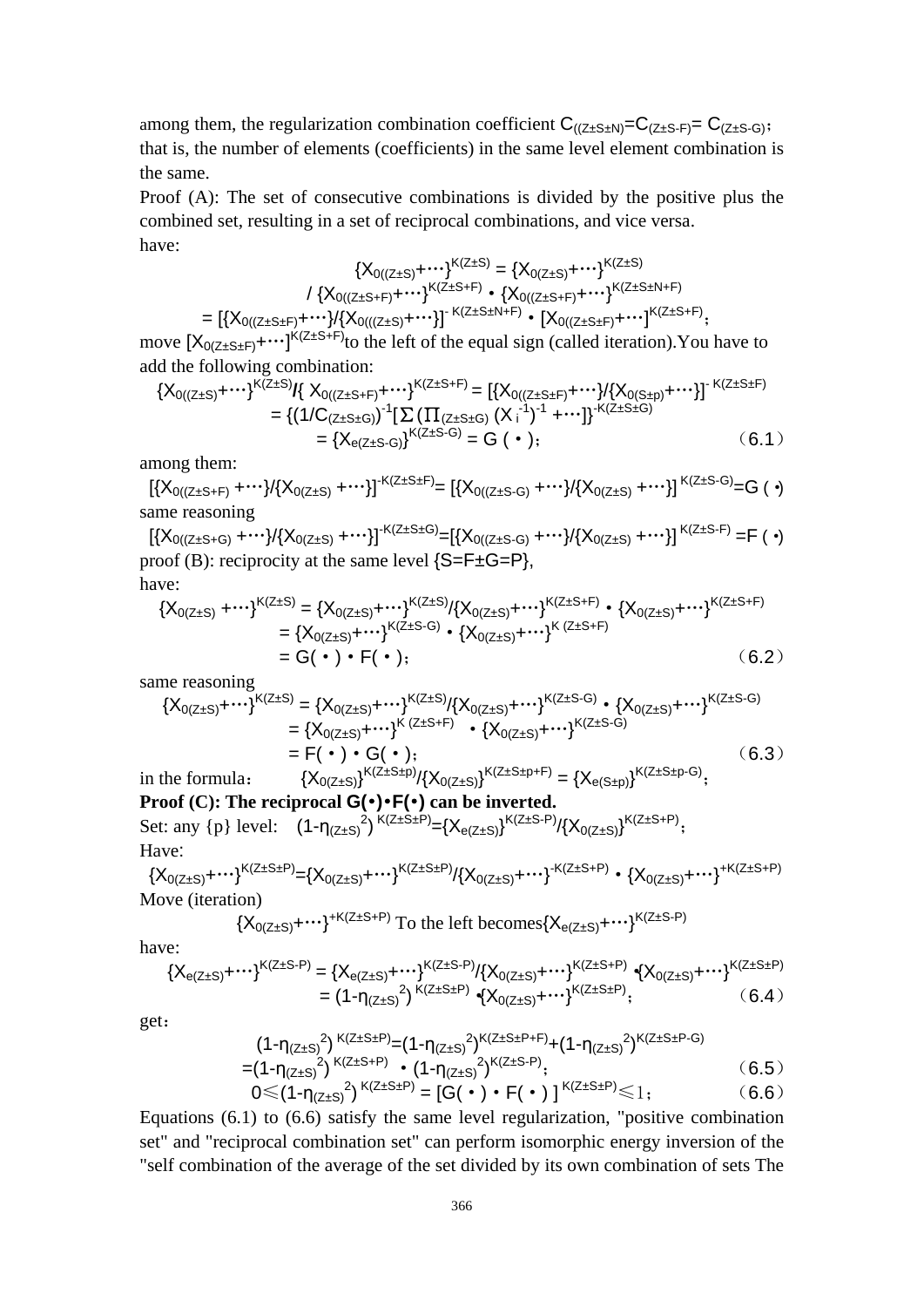mean value is not necessarily 1" or becomes proof of Bemanh-Hartmanis conjecture *[Theorem 2]* **Homologous circle logarithm (type 1 specification invariance)**

Define isomorphic circle logarithms (invariability of the first type of specification), and the self average value divided by its own average value is not necessarily "1".

assume:  $\{X\}^{K(Z-S)} = \sum {\{}^{KS}\sqrt{\prod (x_a x_b \cdots x_p \cdots x_q)}\}^{K(Z-S)} \neq D} = \sum {\{}^{KS}\sqrt{D}}^{K(Z+S)}$ ;

$$
\sum [\ (1/C_{(Z\pm S)})^{-1} \{X_p^{-1} + \cdots\}]^{K(Z-S)} = \sum [\ (1/C_{(Z\pm S)})^{+1} \{^{KS}\sqrt{D}\} \ ]^{K(Z+S)}
$$

Proof: The isomorphism and expansion of the block uncertainty polynomial regularization equilibrium equation: Certificate: Result of applying *Theorem One*:

have:  
\n
$$
Ax^{K(Z \pm S \pm N + 0)} + Bx^{K(Z \pm S \pm N + 1)} + \cdots + Px^{K(Z \pm S \pm N + p)} + \cdots + Qx^{K(Z \pm S \pm N + q)} \pm D
$$
\n
$$
= C_{(S \pm 0)}x^{K(Z \pm S \pm N - 0)}(A/C_{(S \pm 0)})^{K(Z \pm S \pm N + 0)} + C_{(S \pm 1)}x^{K(Z \pm S \pm N + 1)}(B/C_{(S \pm 1)})^{K(Z \pm S \pm N + 1)} + \cdots
$$
\n
$$
+ C_{(S \pm p)}x^{K(Z \pm S \pm N + p)}(P/C_{(S \pm p)})^{K(Z \pm S \pm N + p)} + \cdots + C_{(S \pm q)}x^{K(Z \pm S \pm N + q)}(Q/C_{(S \pm q)})^{K(Z \pm S \pm N + q)} \pm D
$$
\n
$$
= C_{(S \pm 0)}x^{K(Z \pm S \pm N + 0)}D_{0}^{K(Z \pm S \pm N + 0)} + C_{(S \pm 1)}x^{K(Z \pm S \pm N + 0)}D_{0}^{K(Z \pm S \pm N + 1)} + \cdots
$$
\n
$$
+ C_{(S \pm p)}x^{K(Z \pm S \pm N - p)}D_{0}^{K(Z \pm S \pm N + p)} + \cdots + C_{(S \pm q)}x^{K(Z \pm S \pm N - q)}D_{0}^{K(Z \pm S \pm N + q)} \pm D
$$
\n
$$
= x_{0}^{K(Z \pm S \pm N - 0)} + x_{0}^{K(Z \pm S \pm N - 1)} + D_{0}^{K(Z \pm S \pm N + 1)} + \cdots + x_{0}^{K(Z \pm S \pm N + 0)}
$$
\n
$$
+ x_{0}^{K(Z \pm S \pm N - q)} + D_{0}^{K(Z \pm S \pm N + q)} \pm D_{0}^{K(Z \pm S \pm N + 0)}
$$
\n
$$
= \{(1 - \eta^{2})^{K(Z \pm 0)} + (1 - \eta^{2})^{K(Z \pm 1)} + \cdots + (1 - \eta^{2})^{K(Z \pm p)} + \cdots + (1 - \eta^{2})^{K(Z \pm q)}\} + \{X_{0} \pm D_{0}\}^{K(Z \pm S \pm N + 1)}\}
$$
\n
$$
= (1 - \eta^{
$$

\n among them: \n 
$$
(1-\eta^2)^{K(Z\pm S)} = \sum \left[ \{X_0\}/\{D_0\} \right]^{K(Z+S\pm N)} = \sum \left[ \{^{KS}\sqrt{D}\}/\{D_0\} \right]^{K(Z\pm S\pm N)};
$$
\n

\n\n $= \sum (1/C_{K(Z\pm S)})^K \left\{ \left[ \frac{^{KS}\sqrt{X_{K(Z\pm S)}}}{^{K(Z\pm S)}} \right]^{K(Z+S\pm N+P)} + \cdots \right\}^{K(Z+S\pm N)};$ \n

\n\n $I \sum (1/C_{K(Z\pm S)})^K \left\{ D_{K(Z\pm S)} \right\}^{K(Z+S\pm N+P)} + \cdots \right\}^{K(Z+S\pm N)};$ \n

\n\n $Q \leq (1-\eta^2)^{K(Z\pm S\pm N)} \leq \{1\}^{K(Z\pm S\pm N)};$ \n

\n\n $Q \leq (1-\eta^2)^{K(Z\pm 0)} - (1-\eta^2)^{K(Z\pm 1)} - \cdots - (1-\eta^2)^{K(Z\pm p)} - \cdots$ \n

\n\n (7.2)\n

get: 
$$
\{0\}^{K(Z\pm S)} \leq (1-\eta^2)^{K(Z\pm 0)} - (1-\eta^2)^{K(Z\pm 1)} - \cdots - (1-\eta^2)^{K(Z\pm p)} - \cdots
$$
  
\n
$$
\sim (1-\eta^2)^{K(Z\pm q)} \leq (1)^{K(Z\pm S)};
$$
 (7.3)

or: 
$$
(1-\eta^2)^Z \sim (\eta)^Z = \{^{KS} \sqrt{D} / D_0\}^Z
$$

$$
\begin{pmatrix}\n\{\kappa S \sqrt{D} / D_0\}^{K(Z \pm S \pm N \pm 0)} \\
\{\kappa S \sqrt{D} / D_0\}^{K(Z \pm S \pm N \pm 1)} \\
\{\cdots, \cdots\}\n\end{pmatrix}
$$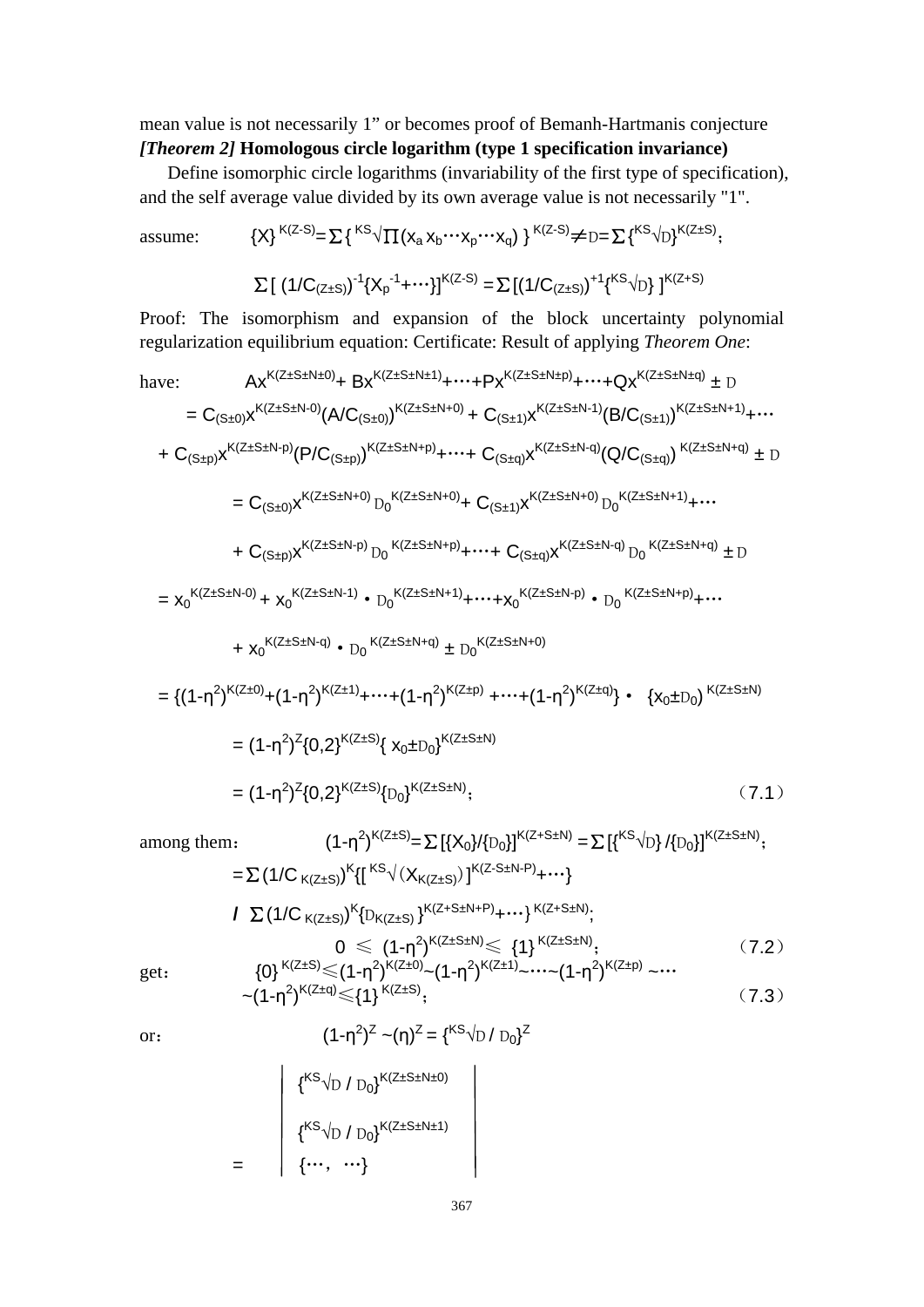$$
\left\{{}^{\text{KS}}\!\!\sqrt{\text{D}}\,/\,\text{D}_0\right\}^{\text{K}\left(\text{Z} \pm \text{S} \pm \text{N} \pm \text{p}\right)}
$$

$$
\textbf{\{}^{\text{KS}}\text{VD}\text{ / }D_{0}\textbf{\}}^{\text{K(Z\pm S\pm N\pm q)}}
$$

$$
= \begin{pmatrix} (1-\eta^{2})^{K(Z+S+N\pm 0)} & 0 & 0 & \cdots & 0 & \cdots & 0 \\ 0 & (1-\eta^{2})^{K(Z+S+N\pm 1)} & 0 & \cdots & 0 & \cdots & 0 \\ \cdots & \cdots & \cdots & \cdots & \cdots & \cdots & \cdots & \cdots & \cdots \\ 0 & 0 & (1-\eta^{2})^{K(Z+S+N\pm p)} & \cdots & 0 & \cdots & 0 \\ 0 & 0 & 0 & \cdots & 0 & \cdots & (1-\eta^{2})^{K(Z+S+N\pm q)} \end{pmatrix}
$$
(7.4)

The block is compared by the abstract circle logarithm at the same level, and it is obtained that the polynomials have homologous circle logarithm consistency at each level. "~" means isomorphism (equivalent).

## *[Theorem 3]***, the unit circle logarithm (the second type of norm invariance).**

Defining homologous circle logarithms: The same level tile (a,b,...,p,...,q) "The collection of each sub-item divided by the total item combination set" has a maximum value of {1}, for less than {1} Still take the {1} level, represented by the hierarchical nature of the collection of tile combinations, to ensure the unity of different combinations within the tile hierarchy, and the position of each sub-item combination within the same level. The block unitary circle logarithm ensures the natural number order expansion of polynomial power functions (hierarchies). have:

$$
(1-\eta^{2})^{Z} \sim (\eta)^{Z} = \{R_{h}/ R_{H}\}^{Z}
$$
\n
$$
= \begin{vmatrix}\n\{R_{a}/ R_{H}\}^{K(Z K(Z \pm S \pm N \pm 0)} \\
\{R_{b}/ R_{H}\}^{K(Z K(Z \pm S \pm N \pm 1)} \\
\{R_{p}/ R_{H}\}^{K(Z K(Z \pm S \pm N \pm p)}) \\
\{R_{q}/ R_{H}\}^{K(Z K(Z \pm S \pm N \pm q)} \\
\{R_{q}/ R_{H}\}^{K(Z K(Z \pm S \pm N \pm q)})\n\end{vmatrix} \quad \text{or} \quad 0 \quad \cdots \quad 0
$$
\n
$$
= \begin{vmatrix}\n(1-\eta_{a}^{2})^{K(Z K(Z \pm S \pm N \pm 1)} & 0 & \cdots & 0 & \cdots & 0 \\
\cdots & \cdots & \cdots & \cdots & \cdots & \cdots & \cdots & \cdots & \cdots \\
0 & 0 & \cdots & (1-\eta_{p}^{2})^{K(Z K(Z \pm S \pm N \pm p)} & \cdots & 0 & 0 \\
0 & 0 & \cdots & 0 & \cdots & (1-\eta_{q}^{2})^{K(Z K(Z \pm S \pm N \pm q)} \\
0 & 0 & \cdots & 0 & \cdots & (1-\eta_{q}^{2})^{K(Z K(Z \pm S \pm N \pm q)}\n\end{vmatrix} = (1-\eta_{a}^{2})^{K(Z \pm S \pm N \pm 0)} + (1-\eta_{b}^{2})^{K(Z \pm S \pm N \pm 1)} + \cdots + (1-\eta_{p}^{2})^{K(Z \pm S \pm N \pm p)} + \cdots - \eta_{q}^{2})^{K(Z \pm S \pm N \pm q)} \quad (8.1)
$$

In particular, formula (8.1) is not only  $(1-\eta^2)^2$   $\sim (\eta)^2$  for the (quadratic) and (primary) equivalents of the logarithm of the circle, and its dimension problem was once determined by Cantor in a straight line. The proof between the plane and the plane is logically equivalent **[5]**. It is also extended to be isomorphic to any power dimension. heve:  $[(\eta_a^2) + (\eta_b^2) + \cdots + (\eta_p^2) + \cdots + (\eta_q^2)]^{K(Z \pm S \pm N)} = [1]^{K(Z \pm S \pm N)}$ ; (8.2) or:  $[(\eta_a) + (\eta_b) + \cdots + (\eta_p) + \cdots + (\eta_q)]^{K(Z \pm S \pm N)} = [1]^{K(Z \pm S \pm N)}$ ; (8.3)

(Note: The circle logarithm is represented by a matrix or a horizontal form and has the same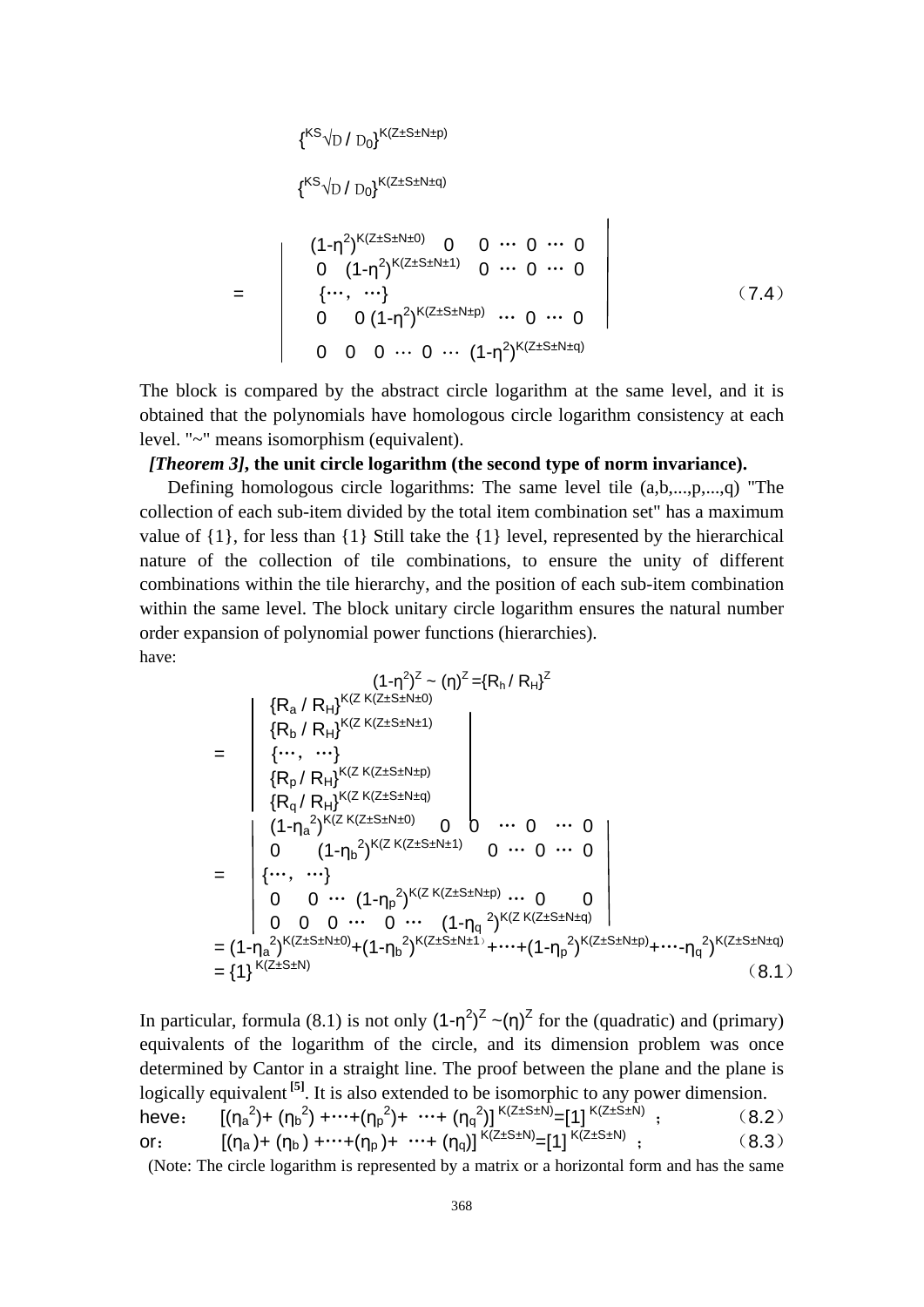meaning).

#### *[Theorem IV]***, property circle logarithm (type 3 specification invariance)**

Defining the total number of combinations of each sub-item in the same layer at the same level {RH} divided by the average value of the total item combination { $R_0$ } to obtain the reciprocal circular logarithm, ensuring that the block combination has three levels: expansion, reduction, and invariance. Nature, called topology. Which: refers to the level of change or not, does not affect the structure of the internal combination).

have:  
\n
$$
(1-\eta^{2})^{Z} \sim (\eta)^{Z} = \{R_{H}/R_{0}\}^{K(Z+S)}
$$
\n
$$
= \{R_{0}-R_{H}\}/R_{0}\}^{K(Z+S)} + \{R_{0}-R_{H}\}/\{R_{0}\}^{K(Z+S)} + \{R_{0}-R_{H}\}/\{R_{0}\}^{K(Z-S)}
$$
\n
$$
= [(1-\eta^{2}) \sim (\eta)]^{K(Z+S)} + [(1-\eta^{2}) \sim (\eta)]^{K(Z+S)} + [(1-\eta^{2}) \sim (\eta)]^{K(Z-S)}
$$
\n
$$
= \{0 \sim 1\}^{K(Z+S)} ; \qquad (9.1)
$$

Discussion: In each level K  $(Z \pm S \pm N \pm P)$ ,  $(\pm P)$  indicates the increase or decrease of the color combination of the item order;  $(\pm N)$  indicates the increase or decrease of the level (also referred to as integral, differential order).

 $(1-\eta^2)^{+K(Z\pm S)} = [\{R_{ep}\}/\{R_{0p}\}]^{K(Z\pm S)} \leq 1, \quad K = +1;$ A block-level convergence topology;;

 $(1-\eta^2)^{-K(Z\pm S)} = [\{R_{ep}\}/\{R_{0p}\}]^{K(Z\pm S)} \ge 1, K= -1;$ 

Tile Level Diffusion Topology;

 $(1-\eta^2)^{0K(Z\pm S)} = \left[\left\{R_{ep}\right\}/\left\{R_{0p}\right\}\right]K^{(Z\pm S)} = 1, K=\pm 0;$  (9.2)

Call the tile level unchanged;

# *[Theorem 5]* **Hierarchical isomorphic limit values (phase change point, critical point):**

Infinite blocks establish regularization polynomials, through infinite logarithm equations (point, line, surface, volume, space, hyperspace, high-power polynomials) infinite combinations and sets, their isomorphism, unity, and reciprocity integration The calculation of the level and the combination of stable zero error is obtained. There are isomorphic limit values (phase transition points, critical points) between these levels, units, and reciprocity.

have: 
$$
\{x_0 \pm D_0\}^{K(Z \pm S \pm N)} = (1 - \eta^2)^{K(Z \pm S \pm N)} \{x_0 \pm D_0\}^{K(Z \pm S \pm N)};
$$

among them: simultaneous equations: 
$$
(10.1) (10.2)
$$

$$
(1 - \eta^2)^{K(Z \pm S \pm N)} = (1 - \eta^2)^{K(Z \pm S \pm N)} \quad (1 - \eta^2)^{K(Z \pm S \pm N)} = \{0, 1\}^{K(Z \pm S \pm N)}; \tag{10.1}
$$

$$
(1-\eta^2)^{K(Z\pm S\pm N)} = (1-\eta^2)^{K(Z\pm S\pm N)} + (1-\eta^2)^{K(Z\pm S\pm N)} = \{0,1\}^{K(Z\pm S\pm N)};
$$
 (10.2)

get the solution:

$$
(1-\eta^2)^{K(Z\pm S\pm N)} = \{0,1/2,1\}^{K(Z\pm S\pm N)}; \quad (K=+1,-1); \tag{10.3}
$$

where:  $\{0, 1\}$  represents the critical value of the hierarchy, and  $\{1/2\}$  represents the symmetry of the critical value of the internal reciprocity of the hierarchy.

# *[Theorem 6]***, Changes in Tile Hierarchy and Polynomial Item Order (Calculus Order Value) (Leaps)**

The regularization polynomial hierarchy (power-dimensional order, order) (Z±S±N)level shows the change of the total combination coefficient value; There are: polynomial equation hierarchy  $F{M}$  :

$$
F\{M\} = (x_0 \pm D_0)^{K(Z \pm S \pm M)} = Ax^{K(Z \pm S \pm M \pm 0)} + Bx^{K(Z \pm S \pm M \pm 1)} + \cdots + Py^{K(Z \pm S \pm M \pm p)} + \cdots^{K(Z \pm S \pm M \pm q)} + D
$$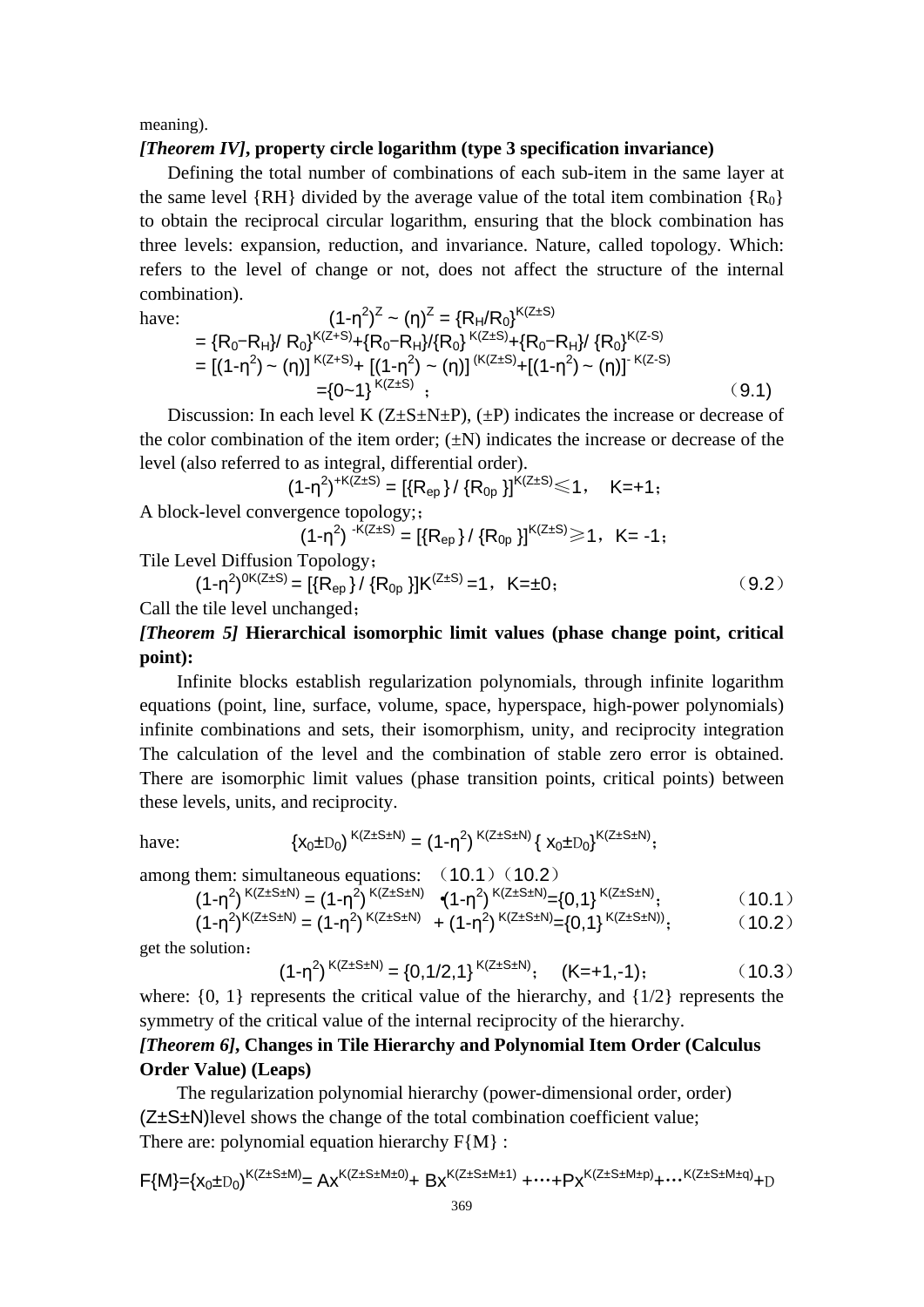$$
= (1-\eta^2)^{Z} \{0,2\}^{K(Z \pm S \pm M)} \cdot \{D_0\}^{K(Z \pm S \pm M)}; \quad \Sigma C_{K(Z \pm S \pm M)} = \{2\}^{K(Z \pm S \pm M)};
$$

There are: poly nomial equation hierarchy  $F\{Q\}$ ,

$$
F\{Q\} = \{x_0 \pm D_0\}^{K(Z \pm S \pm Q)} = Ax^{K(Z \pm S \pm Q \pm 0)} + Bx^{K(Z \pm S \pm Q \pm 1)} + \cdots + Px^{K(Z \pm S \pm Q \pm p)} + \cdots^{(Z \pm S \pm Q \pm q)} + D
$$

$$
= (1-\eta^2)^Z \{0,2\}^{K(Z\pm S\pm Q)} \cdot \{D_0\}^{K(Z\pm S\pm Q)}; \quad \Sigma \, C_{K(Z\pm S\pm Q)} = \{2\}^{K(Z\pm S\pm Q)};
$$

to: The span between polynomial hierarchy  $F{M}$  and  $F{Q}$  polynomials:

$$
F\{M\} / F\{Q\} = \{2\}^{K(Z \pm S \pm M)} / \{2\}^{K(Z \pm S \pm Q)} = \{2\}^{K(Z \pm S \pm [M \pm Q])};
$$
(11.1)

there are: changes in tile levels do not affect the polynomial hierarchy (item order, calculus) sub-coefficient changes  $P = [P_m - P_q]$ ;

$$
{X}^{K(Z \pm S \pm N \pm m)}/{X}^{K(Z \pm S \pm N \pm q)} = {X}^{K(Z \pm S \pm N \pm m \cdot q)}
$$
  
=C (z \pm s \pm [M]) / C (z \pm s \pm [Q]) = C (z \pm s \pm [M \cdot Q]) ;  
= S(S-1)(S-p)(S-m)/m! J/[ S(S-1)(S-p)(S-q)/q!] (11.2)

*[Theorem 7]* **The serial/parallel theorem of polynomial (data collection, tile superposition) at tile level**

Defining the block-level polynomials and different types of full data sets. There are "serial/parallel" (called data collection, function collection, and state superposition) between elements, space, and hierarchy to get a complex space (called primary and sub-quantity particle states). Overlay, or Calculus). Completeness and incompleteness based on internal combinations of layers.

Definitions have the same level of combination called parallel equations, and cross-level combinations called serial equations

(1), Define a combination of the same level called the parallel equation, called the parallel equation:

feature:  $H = \{\{A\} + \{B\} + \{C\} + \cdots\}^{K(Z \pm S \pm N)}$  (H stands for parallel, same level combination),

$$
{D_H}^Z = \sum_H {D_A + D_B + D_C + \cdots}^{K(Z+S)} = \sum_H {D_A}^{+1} + D_B^{+1} + D_C^{+1} + \cdots
$$

(2), Definitions There are cross-level combinations of serial equations called serial equations:

feature:  $H = \{ \{ \{ \{ \} \} \cdot \cdots \} \cdot \cdots \}^{K(Z \pm S \pm N)}$  (H stands for serial, cross-level combinations),

$$
\{D_H\}^Z = \sum_H \{D_A \cdot D_B \cdot D_C \cdot \cdots \}^{K(Z \pm S \pm N)} = \sum_H \{D_A^{-1} + D_B^{-1} + D_C^{-1} + \cdots \}^{K(Z \pm S \pm N)} ;
$$

(3) ,Serial/parallel block combination and round logarithm:

Set: power function composition:

$$
\mathsf{F}\{H\}=\!\!\{\mathsf{H}\}^{\mathsf{K}(Z\pm H)}\!\!=\!\!\{ \mathsf{D}_{\mathsf{A}}\}^{\mathsf{K}\{(Z\pm\mathsf{A})}\!+\!\{\mathsf{D}_{\mathsf{B}}\}^{\mathsf{K}(Z\pm\mathsf{B})}\!\!+\!\{\mathsf{D}_{\mathsf{C}}\}^{\mathsf{K}(Z\pm\mathsf{C})};
$$

heve:  $(1-\eta_{(Z\pm H)}^2)^{K(Z\pm H)} = \sum_{H}^{\{D_A}^{-1}+D_B^{-1}+D_C^{-1}\}^{K(Z-H)} / \sum_{H}^{\{D_A}^{-1}+D_B^{-1}+D_C^{-1}\}^{K(Z+H)}$ 

Serial/Parallel unity, according to the combination of theorem one can convert both positive and negative combinations and reciprocity.

There are: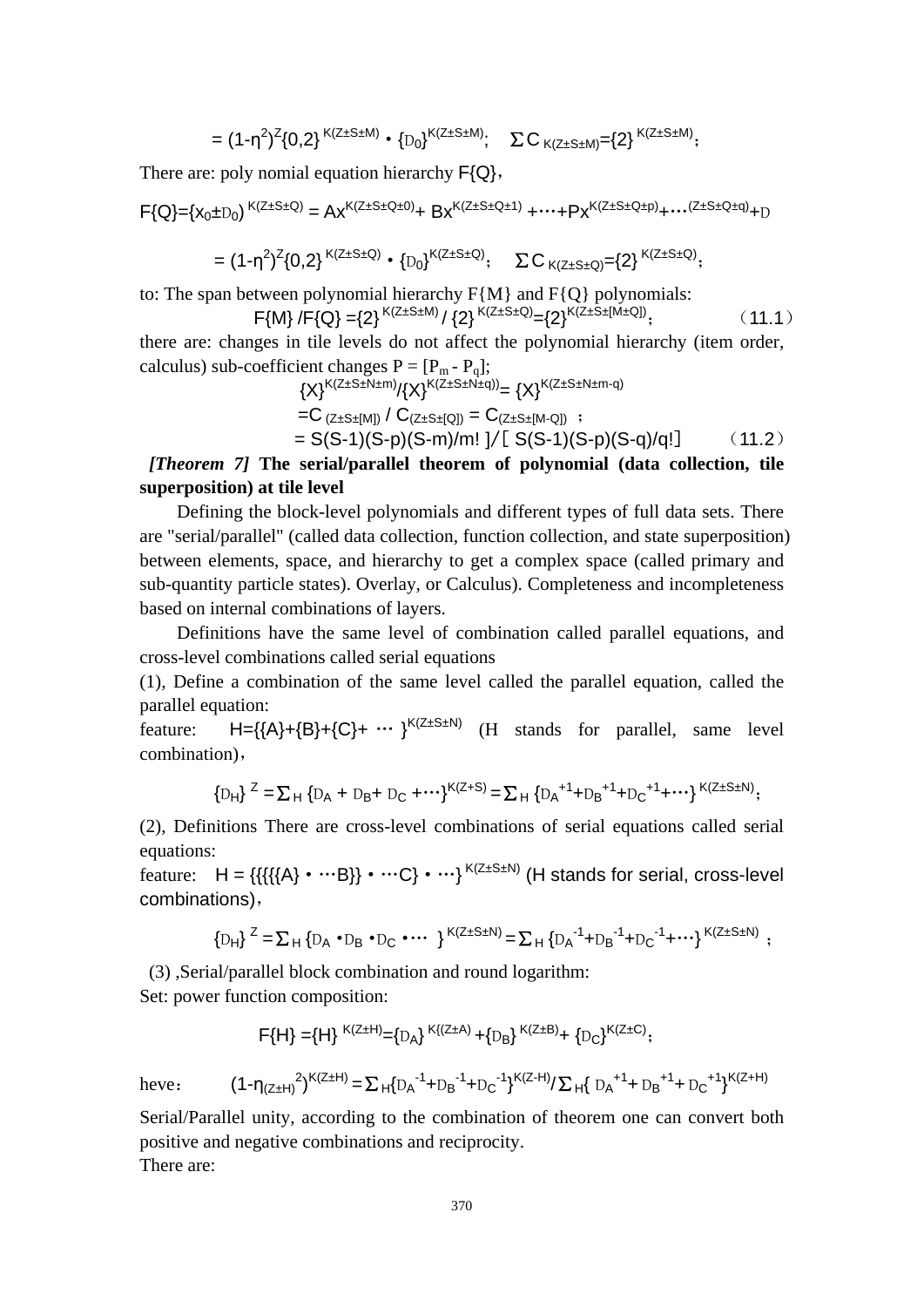$$
(1-\eta_{(Z\pm H)}{}^2)^{K(Z\pm H)} = \sum_{H} \{ D_A{}^{-1} + D_B{}^{-1} + D_C{}^{-1} \}^{K(Z-H)} / \sum_{H} \{ D_A{}^{+1} + D_B{}^{+1} + D_C{}^{+1} \}^{K(Z+H)}
$$

Proof: Block serial/parallel polynomial equation isomorphism:

have: 
$$
F\{X \pm D_H\}^{K(Z \pm H)} = F\{X \pm D_A\}^{(Z \pm A)} + F\{Y \pm D_B\}^{(Z \pm B)} + F\{Z \pm D_C\}^{(Z \pm C)} + \cdots
$$

$$
= (1 - \eta_A^2)^{K(Z \pm A)} \{0, 2\}^{K(Z \pm A)} \{D_A\}^{K(Z \pm A)}
$$

$$
+ (1 - \eta_B^2)^{K(Z \pm B)} \{0, 2\}^{K(Z \pm B)} \{D_B\}^{K(Z \pm B)}
$$

$$
+ (1 - \eta_C^2)^{K(Z \pm C)} \{0, 2\}^{K(Z \pm C)} \{D_C\}^{K(Z \pm C)} + \cdots
$$

$$
= (1 - \eta_{(Z \pm H)}^2)^{K(Z \pm H)} \{0, 2\}^{K(Z \pm H)} \cdot \{D_A^K + D_B^K + D_C^K + \cdots\}^{K(Z \pm H)}
$$

$$
= (1 - \eta_{(Z \pm H)}^2)^{K(Z \pm H)} \{0, 2\}^{K(Z \pm H)} \{D_H\}^{K(Z \pm H)}, \qquad (12)
$$

Equation (12) The serial/parallel equations are uniformly described by the circle logarithm  $(K=+1, -1)$  and have very good contact boundaries. Therefore, various combinations between the composite hierarchy and the basic hierarchy can be handled and various Hierarchical blocks, graphics.

Among them: these serial/parallel tiles can be a complete combination and an incomplete combination of randomness.

## **4. Proof of the Four Color Theorem**

The four-color theorem is a well-known mathematical theorem. If you draw a few contiguous finite regions on a plane, you can color these regions with four colors so that the color of each two adjacent regions is different.

For more than a century, mathematicians have racked their brains to prove this theorem. The concepts and methods introduced have stimulated the disciplines of topology and graph theory. In the course of the study, many new mathematical theories have emerged, and many mathematical calculation skills have been developed, enriching the content of graph theory.

The invention of high-speed digital computers prompted more mathematicians to study the "four-color problem." In June 1976, on the two different electronic computers of the University of Illinois, it took 1200 hours to make a judgment of 10 billion. It finally proved the four-color theorem and caused a sensation in the world. However, computer certification has not received universal recognition in the mathematics community. Few experts are not satisfied with the achievements made by computers, and they require a simple and fast traditional written proof method to prove the four-color problem.

This paper consists of four color blocks, plus a final closed curve to form a hierarchy $\{2\}^{K(Z \pm S \pm N)}$ , the establishment of polynomial equations converted to a logarithmic equation, to deal with the above calculations. among them:

(1), Solve the computational problem of levels (tiles, spaces, values, functions) by isomorphic circle logarithms.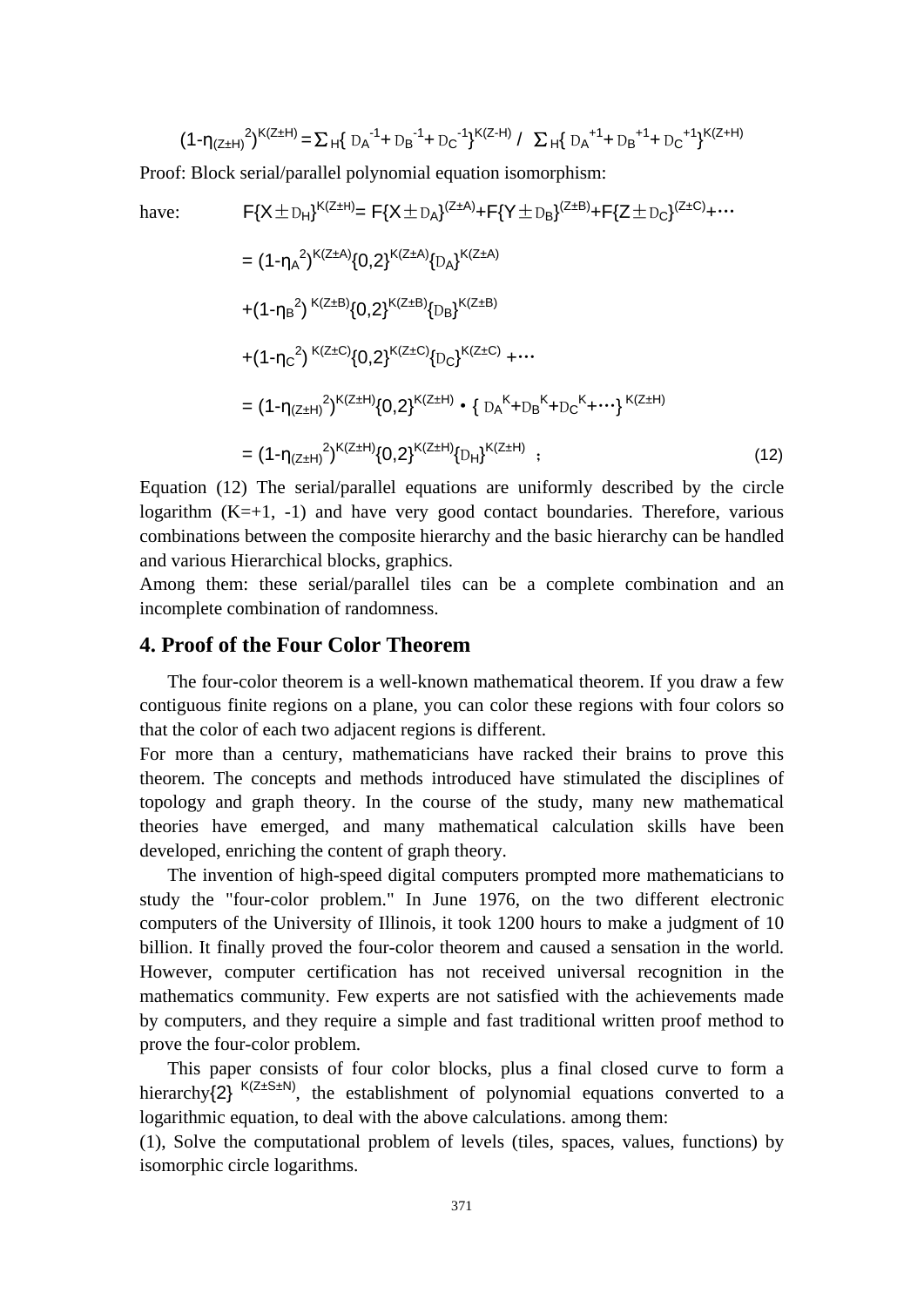(2), Through the unitary round logarithm, the arrangement of different combinations at the same level, to solve the position calculation.

In this way, the four-color theorem is converted into a problem of the logarithmic equation, creating a new idea for complex polynomial calculations.

## **4.1. Proof of the necessity of the four-color theorem**

Definition: Composite tiles (four colors are not combined repeatedly) become layers (or composite layers) and then continue to be combined with other adjacent colors to form a new composite layer. So on and so forth.

Yes; four elements with center zero (line)  $\{ \{ (A, B, C, D) \} - 0 \}$ ; Z=K(Z $\pm$ S $\pm$ N $\pm$ 0); coefficient  $C(S \pm N \pm 0)=1$ ;

{Three elements (line)} and one element { ${(A,B,C)}-1$ }; Z=K(Z $\pm$ S $\pm$ N $\pm$ 3); coefficient  $C(S \pm N \pm 1)=4;$ 

{Two elements (line)} and two elements  $({(A,B)}-{(C,D)}; Z=K(Z+S+N+2);$ coefficient  $C(S \pm N \pm 2) = 6$ ;

{One element (line)} and three elements  $\{\{(A)\}-(B,C,D)\};$  Z=K(Z $\pm$ S $\pm$ N $\pm$ 1); coefficient  $C(S \pm N \pm 3)=4$ ;

{Border closure (line)} with four elements  $\{\{(0)\}-(A,B,C,D)\}$ ; Z=K(Z $\pm$ S $\pm$ N $\pm$ 0); coefficient  $C(S \pm N \pm 4) = 1$ ;

The total coefficient of the hierarchy:

 $C_{K(Z\pm S\pm N\pm P)} =$ {1+4+6+4+1} $^{K(Z\pm S\pm N\pm P)}$ ={2<sup>4</sup>} $^{K(Z\pm S\pm N\pm P}$ ={4<sup>2</sup>} $^{K(Z\pm S\pm N\pm P};$ (N≥2),p=0,1,2,3,4 In the formula  $\{\{\{\mathsf{A}\}\}\cdots\} \cdots\}$ Represents the composite hierarchy.

The combination within the hierarchy can be a combination of full  $(P=4)$  and incomplete (P=4,3,2,1,0), and a power function describing  $Z=K(Z\pm S\pm N\pm P)$ ;  ${0}^{K(Z \pm S \pm N \pm 0)}$  denotes the intersection point (line) of the boundary line or the last closure boundary line (level line), respectively.

The basic block  $\{\{\{1+4+6+4+1\}...\}...\}=\{2^4-1\}=\{4^2-1\}=\{15\}$  values. The number of tile colors that the graph satisfies (completely combined tiles); non-completely combined tiles  $\{\{2^4-q\} - q...\} = \{2^4-q\} = \{4^2-q\} = \{N \cdot 15-q\}$ . The number of tiles that the graph satisfies

#### **(A), the tiles in the basic tiles, called the basic level (±N=1),**

Inside a block, a set of four colors performs a complete non-repeating four-four combination, surrounded by a closed curve, and composed of polynomial quartic equations.

(1), Standard basic blocks:  $(Z=0; S=0; \pm N=1; P=4,0)$ :

$$
{x}^{K(P)} = Ax^{K(0)} + Bx^{K(1)} + Cx^{K(2)} + Dx^{K(3)} + {D}
$$
  
=  $x^{K (P \pm 0)} + C_{(P \pm 1)} x^{K (P \pm 1)} + C_{(P \pm 2)} x^{K (P \pm 2)} + C_{(S \pm N \pm 3)} x^{K (P \pm 3)} + {D_0}^{(P \pm 4)}$   
=  $(1 - \eta_{(Z \pm H)}^2)^{K(P)} \{0, 2\}^{K(P)} \{D_H\}^{K(P)}$  (13)

The homologous circle logarithm in polynomial coefficients:  $(P=4,0)$ 

$$
(1-\eta_{P})^2)^{K(P)} = (C_{(P\pm 0)} + C_{(P\pm 1)} + C_{(P\pm 2)} + C_{(P\pm 3)} + C_{(P\pm 4)}) / \{2^4\} = 1;
$$

The logarithm of the unit circle in the polynomial coefficient:  $(P=4,0)$ 

$$
(1-\eta_{HP})^2^{K(P)} = [\{X\}^{K(Z \pm S \pm 1)} - 1] = [\{2\}^{K(Z \pm S \pm 1)} - 1] = 15/(2^4 - 1) = 1;
$$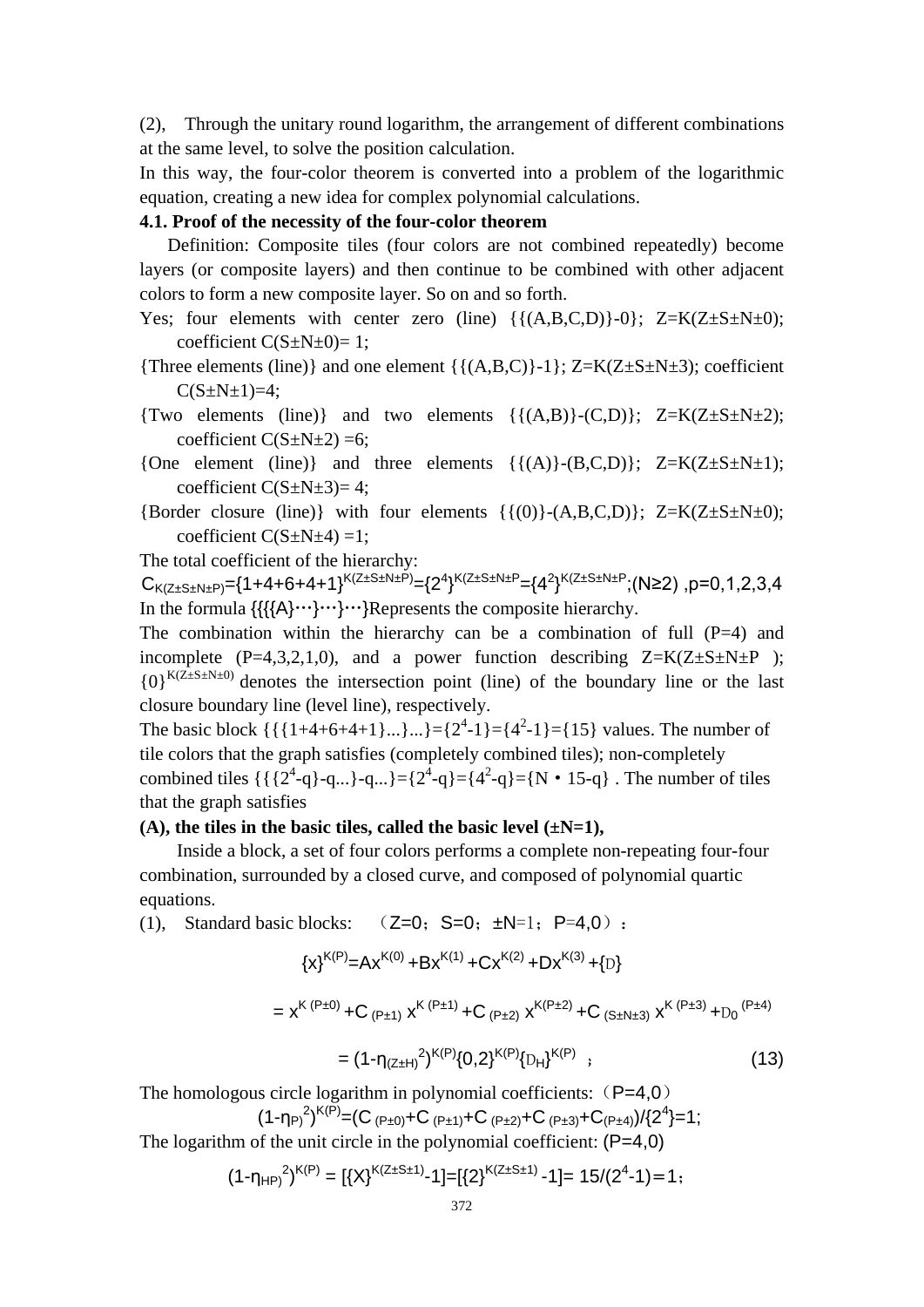Hierarchical coefficients: $C_{K(Z \pm S \pm N \pm P)} = \{1 + 4 + 6 + 4 + 1\}^{K(Z \pm S \pm N \pm P)} = \{2\}^{K(Z \pm S \pm N \pm P)}$ ;(N $\geq$ 2) (2), Non-standard basic block values:  $Z=0$ ;  $S=0$ ;  $\pm N=1$ ; P=4,3,2,1; q=(1~15)=there is an Incomplete combination of values.

$$
{x}^{K(P)} = Ax^{K(\pm N \pm 4)} + Bx^{K(\pm N \pm 1)} + Cx^{K(\pm N \pm 2)} + Dx^{K(\pm N \pm 3)} + {D}
$$
  
=  $x^{K(\pm N \pm 4)} + C_{(P \pm 1)} x^{K(\pm N \pm 1)} + C_{(P \pm 2)} x^{(\pm N \pm 2)} + C_{(S \pm N \pm 3)} x^{(\pm N \pm 2)} + D_0^{(\pm N \pm 0)}$   
=  $(1 - \eta_{(P)})^2)^{K(P)} \{0, 2\}^{K(P)} \{D_0\}^{K(P)},$ 

The homologous circle logarithm in polynomial coefficients:  $(P=4,3,2,1)$  q=(0~15);

$$
(1-\eta_{P})^2)^{K(P)} = (C_{(P\pm 0)} + C_{(P\pm 1)} + C_{(P\pm 2)} + C_{(P\pm 3)} + C_{(P\pm 4)}) / \{2^4 - q\} = 1;
$$

The number of unit circle pairs in polynomial coefficients:  $(P=4,3,2,1)$ 

$$
(1-\eta_{HP})^{2})^{K(P)} = [\{X\}^{K(Z \pm S \pm 1)} - q] = [\{2\}^{K(Z \pm S \pm 1)} - q] = (0-15)/(2^{4}-q) = 1;
$$

Hierarchical coefficients:

$$
C^{K(Z\pm S\pm N\pm P)}=[{1+4+6+4+1}^{K(Z\pm S\pm N\pm P)}-q]=[{2}^{K(Z\pm S\pm N\pm P)}-q]; (N\geq 2);
$$

(3) Comparison of non-standard basic block values (coefficients)/non-standard basic block values (coefficients):

$$
(1-\eta_{HP}^2) = {X}^{K(Z \pm S \pm P)}/ {X}^{K(Z \pm S \pm 4)} = [{2}^{K(Z \pm S \pm 1)} - q] / [{2}^{K(Z \pm S \pm P)} - 1] \le 1;
$$

where:  $(1-\eta_{HP}^2)^{K(P)}$ ,  $(1-\eta_P^2)^{K(P)}$  denote non-standard hierarchical cell blocks, standard

hierarchical cell blocks, respectively

**(B)** Complete combined set of composite blocks (four colors)  $(S \ge 1; \pm N \ge 2;$ **P=4);**

(1), Standard composite tile features: Any basic tile level is a complete element combination,

$$
[\{C_{(S\pm N\pm 0)}\}+\{C_{(S\pm N\pm 1)}\}+\{C_{(S\pm N\pm 2)}\}+\{C_{(S\pm N\pm 4)}\}]^{K(Z\pm S\pm N\pm 4)}=\{1+4+6+4+1\}^{K(Z\pm S\pm N\pm 4)}\\=\{16\}^{K(Z\pm S\pm N\pm 4)}=\{2\}^{K(Z\pm S\pm N\pm 4)}
$$

The tile value in the composite standard basic tile (remove the boundary curve in the tile numerical calculation):

$$
{X}^{K(Z\pm S\pm N)} = [{2^4} - 1]^{K(Z\pm S\pm N)} = {N \cdot 4^2 - 1}^K^{K(Z\pm S\pm N)},
$$

Level internal coefficient (number) comparison:  $(1-\eta_{HP})^2$ <sup>K(P)</sup> =1 (also known as probability)

(2), Non-standard composite blocks (four colors) are called non-integrated combinations of levels ( $\pm N \ge 1, 2, 3...$  natural numbers; when P $\le 4$  are also listed as one level);

Non-standard composite tile features: Any tile hierarchy has a complete mix of incomplete elements.

$$
\lbrack \{C_{(S\pm N\pm 0)}\} + \{C_{(S\pm N\pm 1)}\} + \{C_{(S\pm N\pm 2)}\} + \{C_{(S\pm N\pm 4)}\}\rbrack^{K(Z\pm S\pm N\pm p)} = \lbrack \{2\}^{K(Z\pm S\pm N)} - q \rbrack \leq \rbrack
$$

Tile values in non-standard composite tiles:  $P=4,3,2,1,q = [0,1,2,...15]$  ${X}^{\mathsf{K}(\mathsf{Z} \pm \mathsf{S} \pm \mathsf{N} \pm \mathsf{p})}$ = ${[\{2\}}^{\mathsf{K}(\mathsf{Z} \pm \mathsf{S} \pm \mathsf{N} \pm \mathsf{p})}$ -q] $\leqslant$  {N(2<sup>4</sup>-1)}<sup>K(Z±S±N±p)</sup>;

Non-standard composite block / standard composite block numerical comparison:  $\{(\texttt{1-η}_{HP})^2\}$  /  $(\texttt{1-η}_{P})^2\}^{{\sf K}(Z\pm {\rm S}\pm {\rm N}\pm {\rm p})}$  =  $[\{2\}^{\,{\sf K}(Z\pm {\rm S}\pm {\rm N}\pm {\rm p})}$  -q] /  $[\{2\}^{\,{\sf K}(Z\pm {\rm S}\pm {\rm N}\pm {\rm p})}$  -1] $\leqslant$  1;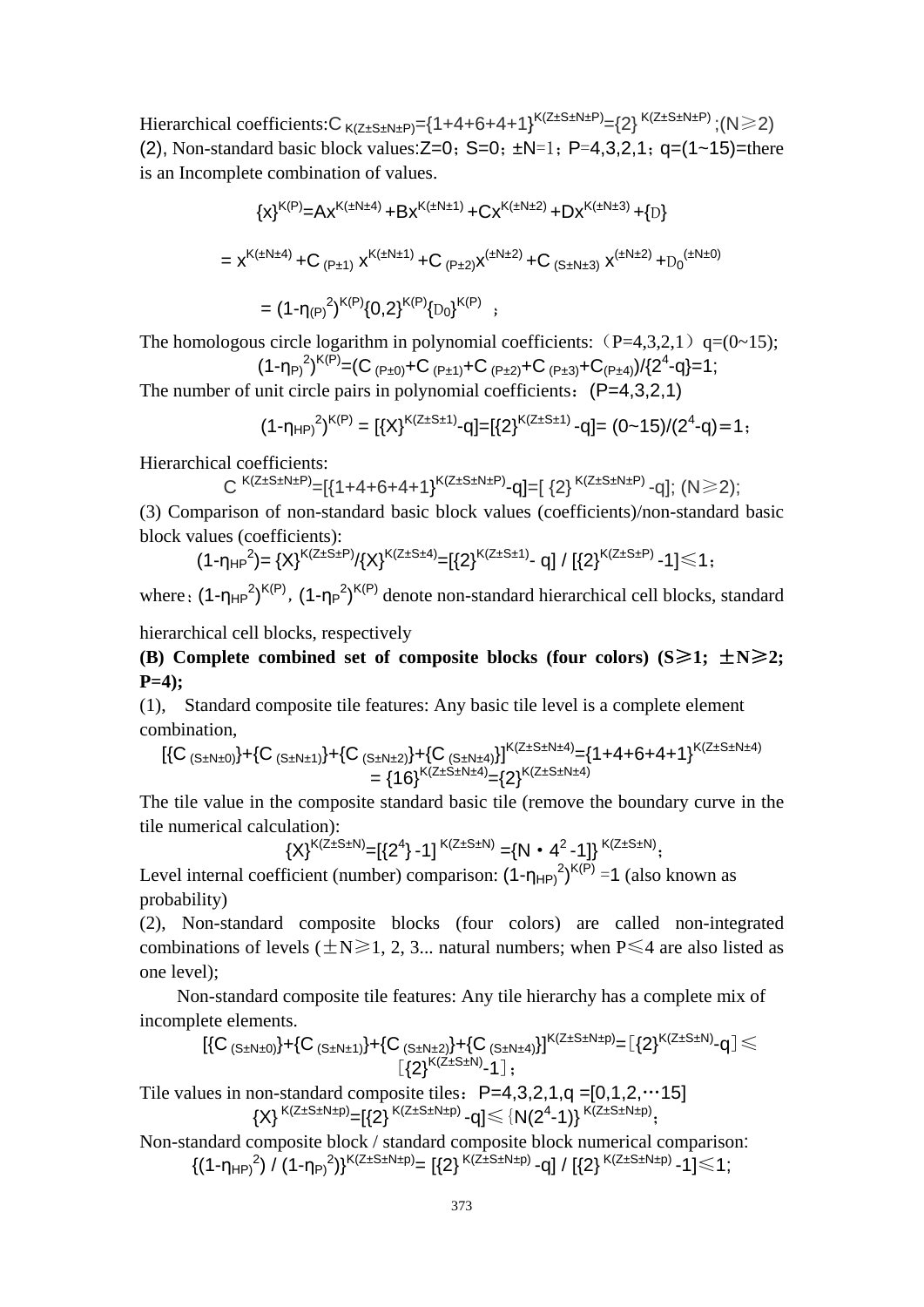There is a stochastic probability logarithm and a regular network.

In the formula, the power-dimensional sub-levels  $(\pm N_A + (\pm N_B) + ... (\text{with serial and}$ parallel combinations) form the polynomial power-dimensional  $(\pm S)$ ; the graphs in the S-dimensional powers contain N levels of various standards and non-Standard  $(\pm N)$ number of combination tiles:

## **4.2. Proof of the adequacy of the four-color theorem**

Suppose: different combinations of levels  $(K(Z \pm S \pm N))$ , that is, do not follow the (1+4+6+4+1) combination rule, any combination of randomly selected groups forms one or more combinations to form a unit Levels, calculated by levels  $(K(Z \pm S \pm N))$ ,

have:  
\n
$$
\{X\pm D\}^{K(Z\pm S\pm N)} = (1-\eta^2)^{K(Z\pm S\pm N\pm p)} \cdot \{[\{X_0\}/\{D_0\}]^{K(Z\pm S\pm N\pm 0)}
$$
\n
$$
+ [\{X_0\}/\{D_0\}]^{K(Z\pm S\pm N\pm 1)} + \cdots + [\{X_0\}/\{D_0\}]^{K(Z\pm S\pm N\pm p)} + \cdots + [\{X_0\}/\{D_0\}]^{K(Z\pm S\pm N\pm q)}\}
$$
\n
$$
= (1-\eta^2)^{K(Z\pm S\pm N\pm 0)} + (1-\eta^2)^{K(Z\pm S\pm N\pm 1)} + \cdots + (1-\eta^2)^{K(Z\pm S\pm N\pm p)} + \cdots
$$
\n
$$
+ (1-\eta^2)^{K(Z\pm S\pm N\pm q)} \cdot \{X_0\pm D_0\}^{K(Z\pm S\pm N)}
$$
\n
$$
= (1-\eta^2)^{K(Z\pm S\pm N\pm P)} \{X_0\pm D_0\}^{K(Z\pm S\pm N)}
$$
\n
$$
= \{ (1-\eta_a^2)^{K(Z\pm S\pm N\pm 0)} + (1-\eta_b^2)^{K(Z\pm S\pm N\pm 1)} + \cdots + (1-\eta_p^2)^{K(Z\pm S\pm N\pm p)} + \cdots
$$
\n
$$
= \{ (1-\eta_a^2)^{K(Z\pm S\pm N\pm 0)} + (1-\eta_b^2)^{K(Z\pm S\pm N\pm 1)} + \cdots + (1-\eta_p^2)^{K(Z\pm S\pm N\pm p)} + \cdots
$$

$$
+(1-\eta_q^2)^{K(Z\pm S\pm N\pm q)}\} \cdot \{X_0\pm D_0\}^{K(Z\pm S\pm N)};
$$
 (14.2)

According to formulas (14.1) and (14.2), the polynomials combining complete and non-intact tiles are uniformly converted into the isomorphism and unity of the circle logarithm, and the hierarchical position calculation and the calculation of the graphic position of the internal combination of layers are unified. have:  $(1-\eta^2)^{K(Z\pm S\pm N\pm P)} = (1-\eta_H^2)^{K(Z\pm S\pm N\pm P)}$ ;

get 
$$
(\eta)^{K(Z \pm S \pm N \pm P)} = [(\eta_a) + (\eta_b) + ... + (\eta_p) + ... + (\eta_q)]^{K(Z \pm S \pm N \pm P)}
$$
 (14.3)

$$
(\eta^2)^{K(Z \pm S \pm N \pm P)} = [ (\eta_a^2) + (\eta_b^2) + ... + (\eta_p^2) + ... + (\eta_q^2)]^{K(Z \pm S \pm N \pm P)};
$$
 (14.4)

where: (η)  ${}^{K(Z \pm S \pm N \pm P)}$  (η<sup>2</sup>)  ${}^{K(Z \pm S \pm N \pm P)}$  is complete, it can be fully developed on planes and spheres.

#### **4.3. Proof of the uniqueness of the four-color theorem**

$$
{x+D}^{K(Z\pm S\pm N)} = Ax^{K(Z\pm S\pm N\pm 0)} + Bx^{K(Z\pm S\pm N\pm 1)} + \cdots + Cx^{K(Z\pm S\pm N\pm 2)} + \cdots + Dx^{K(Z\pm S\pm N\pm 3)} + D
$$
  
\n
$$
= x^{K(Z\pm S\pm N\pm 0)} + C (s+N\pm 1)x^{K (Z\pm S\pm N\pm 1)} + \cdots + C (s+N\pm 2)x^{K(Z\pm S\pm N\pm p)} + \cdots
$$
  
\n
$$
+ C (s+N\pm 3)x^{K (Z\pm S\pm N\pm q)} + D;
$$
  
\n
$$
= (1-\eta^2)^{K(Z\pm S\pm N\pm P)} \{2\}^{K(Z\pm S\pm N\pm P)} \{X\}^{K(Z\pm S\pm N)} ;
$$
 (15.1)

Coefficient (number of combinations):

$$
\Sigma C_{K(Z\pm S\pm N)} = \left[\frac{2}{3}\right]^{K(Z\pm S\pm N)} - q^2 \leq \frac{2^4}{3^2} = \frac{4^2}{3^2} = \left\{ (N/4)^2 \right\}^Z = \left\{ (S/4)^2 \right\}^Z,
$$
 (15.2)

Comparison of relative block level relativity: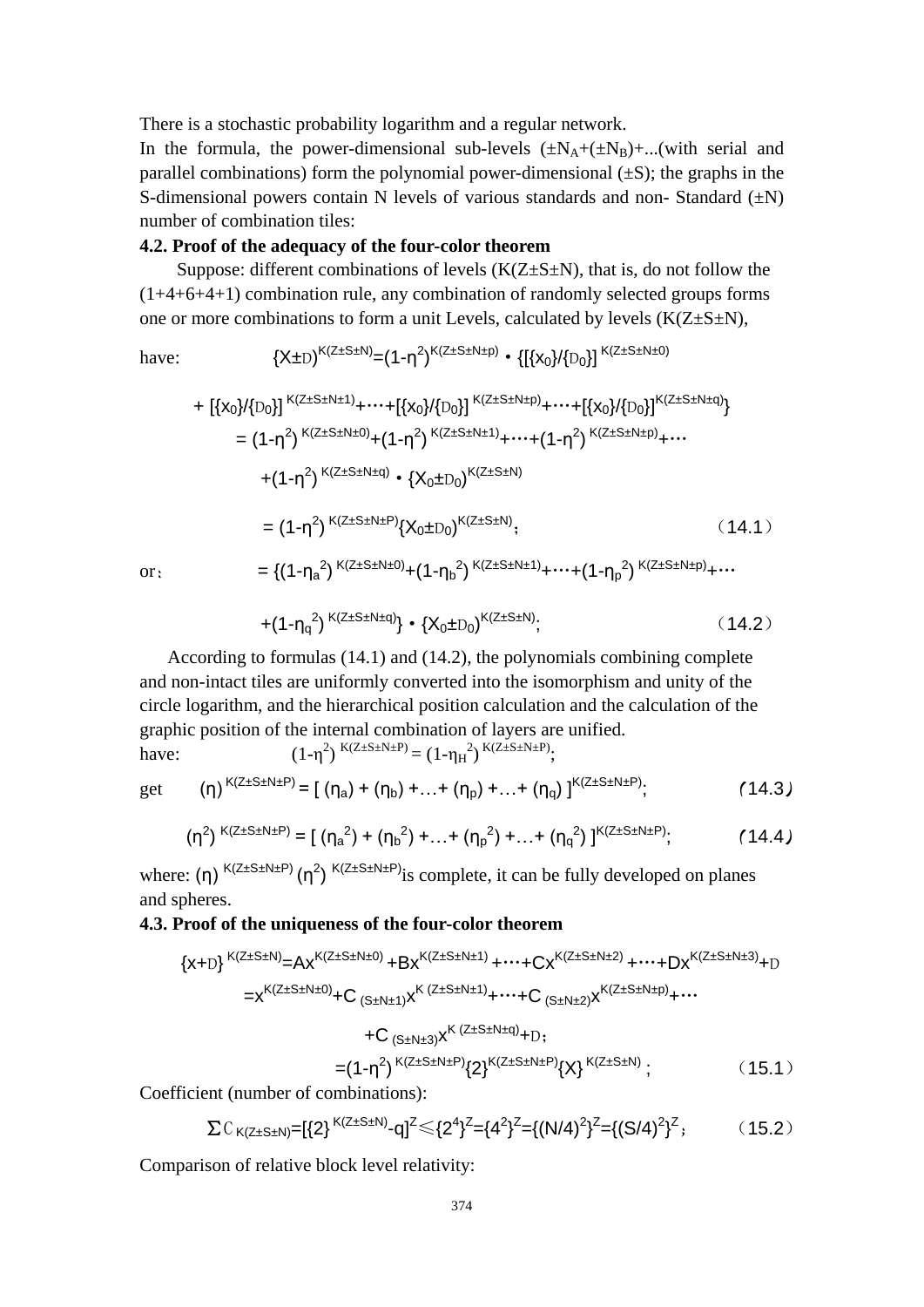$0 \leq \{ (1-\eta_H^2)/(1-\eta^2) \}^{K(Z\pm S\pm N)} = [\{2\}^{K(Z\pm S\pm NP)}-q]/[\{2^4\}^{K(Z\pm S\pm N)}-1] \leq 1;$  (15.3) Number of arbitrary tiles:

$$
\{D^{P}\} = (1 - \eta_{H}^{2})^{K(Z \pm S \pm N)} \{D_{0}^{P}\}
$$
  
= { { {1 + 4 + 6 + 4 + 1} - q<sub>1</sub> } - q<sub>2</sub>}... }<sup>K(Z \pm S \pm N)</sup>  
= { N • 2<sup>4</sup>-q} <sup>K(Z \pm S \pm N)</sup> < { N • 2<sup>4</sup>} <sup>K(Z \pm S \pm N)</sup>  
< { N • 4<sup>2</sup>} <sup>K(Z \pm S \pm N)</sup> (15.4)

Formulas  $(15.1)$   $\sim$   $(15.4)$  describe that after choosing the average value between levels, there is isomorphism among them and the difficulty of calculating the incomplete combination within the hierarchy is eliminated.

Intuitively, in the plane, on the sphere, in any space, the circle logarithms can be naturalized (mapped) as a combination of networks of S points. In the spherical space of the block  $\{\{\{A\}-(B,C,D)\}\dots\}$ ...}, there are at least three planes, three adjacent boundary curves, and a spatial pattern (triangles) of blocks that make up space. . Or the vertices (regions, tiles) of a trigonal (cone) body (tetrahedron) project (projection) a grid pattern of mutually adjoining edges, and there are four surface boundaries (block regions) associated with each other. Display: Triangular (cone) body Three colors are not enough, five colors are too many, four colors are enough.Therefore, the sum of coefficients  $(CK(Z \pm S \pm N \pm P))$  in the expansion of an arbitral high-power (S) binomial coefficient is equal to { { { ${2^4}^{K(NP)}$ -q1]<sup>K(Z±S±N ±P)</sup>...-q<sub>2</sub> }...-q<sub>p</sub>.}...-q<sub>q</sub>}<sup>K(Z±S±N</sup>). The mathematical combination and omnidirectional relative positions of arbitrary power  $(S \pm N)$  power polynomials are obtained, and the infinity map can be accurately calculated. The block gets filled with four colors.

In summary, the collection of blocks in the four-color theorem can be a complete and incomplete multi-level composite block. There is a combination of serial groups and parallels to form any composite hierarchy  $K(Z \pm S \pm N \pm [P])$ . Tiles, graphics. Becomes an arbitrary high-power dimensional polynomial equation that satisfies four colors, and a sufficiently large plane or sphere area. Because it is a non-repeating combination, it is possible to realize the computation of an infinite combination of four colors in adjacent areas of an infinite area of the graph, which proves the adequacy, necessity, and uniqueness of the four-color theorem.

## **4.4. Calculation of Grid Block Values in Four Color Theorem**

The combination of grid blocks has a non-random grid and a random color distribution, belonging to an incomplete hierarchy of rule combinations. Have: Z=( Infinite); S=1,2,3,4,... natural number; N=1,2,3,4,...natural number;  $P=4,3,2,1,0;$   $q=0,1,2,3\cdots2^4$ 

$$
{X}^{K(Z\pm S\pm N)} = (1-\eta^2)^{K(Z\pm S\pm N\pm P)} {D_0}^{K(Z\pm S\pm N\pm P)} \leq {2}^{K(Z\pm S\pm N\pm P)} \quad ; \tag{16.1}
$$

$$
{D_0}^{K(Z \pm S \pm N \pm P)} \leq [(2^4) - q]^{K(Z \pm S \pm N \pm P)} = [(4^2) - q]^{K(Z \pm S \pm N \pm P)};
$$
 (16.2)

Special: When the map is mapped to points and grids of the grid, it belongs to a special regularity combination, random color fill, no closed boundary, Special: When the map is mapped to points and grids of the grid, it belongs to a special regularity combination, random color fill, no closed boundary,  $[(2^4) -q]^{K(Z \pm S \pm N \pm P)}$ ,  $(q=0)$ ,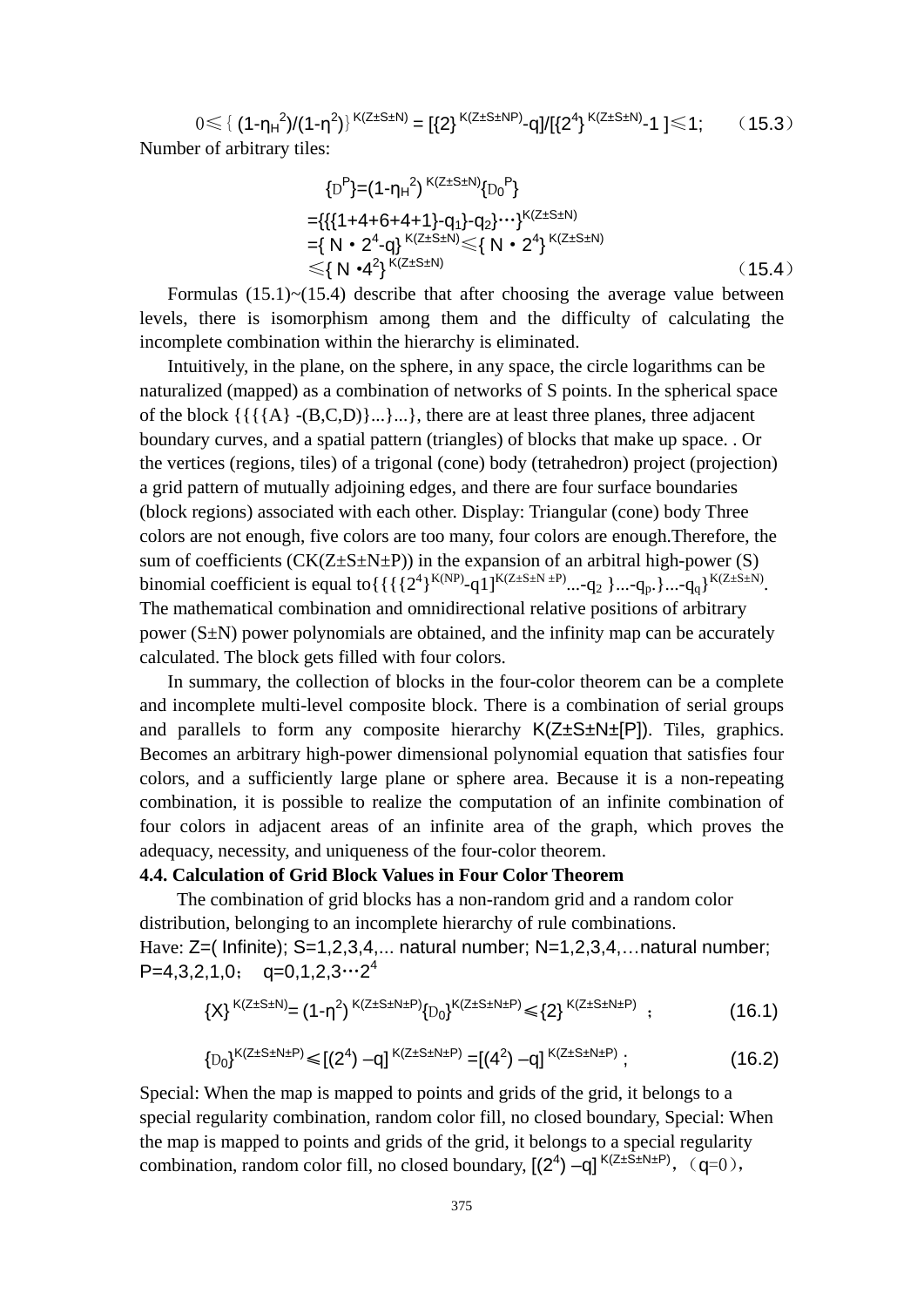$$
{D_0}^{K(Z \pm S \pm N \pm P)} = [(4^2)]^{K(Z \pm S \pm N \pm P)};
$$
\n(16.3)

Comparison of relative block level relativity:

$$
0 \leq \{ (1 - \eta_H^2) / (1 - \eta^2) \}^{K(Z \pm S \pm N)} = [\{2\}^{K(Z \pm S \pm NP)} - q] / [\{2\}^{K(Z \pm S \pm N \pm 4)} - 1] \leq 1; (16.4)
$$

The combination of internal colors:

$$
(1-\eta_{H}^{2}) = (1-\eta_{h1}^{2}) + (1-\eta_{h2}^{2}) + \cdots + (1-\eta_{hp}^{2}) + \cdots + (1-\eta_{hq}^{2}) \le 1;
$$
 (16.5)

#### **5. Conclusion**

The highlight of this paper is to convert the color of the tile (limited to four colors) to the non-repeating combination set  ${X}$  and the last closed boundary curve

 ${D}$  to form a polynomial equilibrium equation  ${X\pm D}$ , which is converted to no specific element. The logarithmic equation  $(1-\eta^2)^{K(Z \pm S \pm N \pm P)}$  and the hierarchical unity (called combination probability)  $(1-\eta_H^2)^{K(Z \pm S \pm N \pm P)}$  Prove the logarithmic isomorphism (determination of the block, hierarchy, combination), unity (determination of the internal combination of the hierarchy), and the reciprocity and relative symmetry combination of the boundary curve and the combination of elements; making the four-color theorem Become a non-repeating four-four combination set graph, forming any finite hierarchy in infinite tiles

A combination of  $(Z \pm S \pm N \pm P)$ . The sum of the coefficients  $(C_{K(Z \pm S \pm N \pm P}))$  in the expansion of any high power (S) binomial coefficient

$$
\{\{\{2^{4}\}^{K(NP)}\text{-}q_{1}\}^{K(Z\text{+S\text{-}N\text{+}P)}\dots\text{-}q_{2}\}^{K(Z\text{+S\text{-}N\text{+}2P)}\dots\text{-}q_{p}\}^{K(Z\text{+S\text{-}N\text{+}p})}\text{-}q_{1}\}^{K(Z\text{+S\text{-}N\text{+}p})}\}
$$
\n
$$
=[\{2^{4}\}^{K(NP)}\text{-}q]^{K(Z\text{+S\text{-}N\text{+}P)}\text{-}q}[\{4^{2}\}^{K(NP)}\text{-}q]^{K(Z\text{+S\text{-}N\text{+}P})},\tag{17}
$$

The mathematical combination of arbitrarily power  $(S \pm N)$  power polynomials and the omnidirectional relative position are obtained, and the infinite block can be accurately calculated to obtain four colors.{q} indicates the number of incomplete combinations of each level (q=0, 1, 2, 3, ... 15)

$$
[(2^{4})^{K(NP)}-q]^{K(Z\pm S\pm N\pm P)} \leq \{X\}^{K(Z\pm S\pm N\pm P)} \leq \{2^{4}\}^{K(NP)}{K(Z\pm S\pm N\pm P)}
$$
(18)

Finally, a sufficiently large high-power polynomial obtains each level by the isomorphic circular logarithm equation "limited to the infinite combination of four colors" (mathematical combination), passing the unit circle of the total coefficient  $C_{K(Z\pm S\pm N\pm P)}$  The logarithmic hierarchy formula (1-ηH2) K(Z $\pm S\pm N\pm P$ ) and the isomorphic circular logarithm formula  $(1-\eta^2)^{K(Z\pm S\pm N\pm P)}$  are calculated. The value required for the four-color theorem "infinite tiles filled with four colors" was successfully replaced by a computer that used 1200 hours, a sufficiently large  $S \geq 1$ 100 billion power (dimension) calculation. (proof)

#### **References**

[1] Ding Dingzhu "P-NP Problems" 100 scientific problems in the 21st century p824-836 Jilin People's Publishing House January 2000 3rd printing.